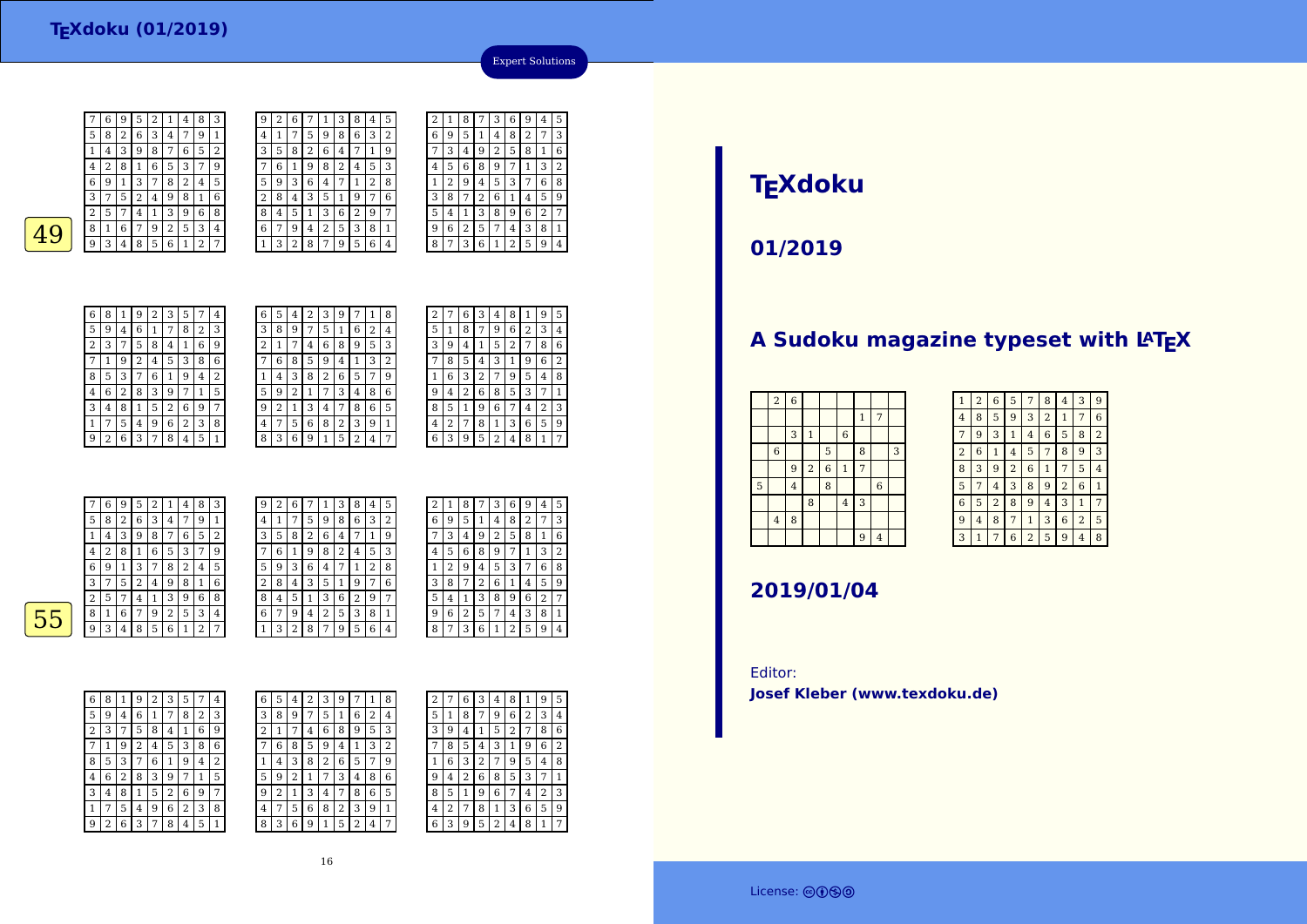# **TEXdoku (01/2019)**

Intermediate Solutions

|   | 3 |                | $\overline{6}$ | $\bf 4$ |                  |                |                |                |            |
|---|---|----------------|----------------|---------|------------------|----------------|----------------|----------------|------------|
|   |   |                |                |         | $\overline{2}$   |                | 6              | 9              | 4          |
|   |   |                |                |         | $\mathbf{1}$     |                | 3              | $\overline{2}$ |            |
|   |   | $\overline{4}$ |                | 1       |                  | $\overline{2}$ |                |                |            |
|   |   |                |                | 8       | $\bf 4$          |                | $\overline{9}$ |                | 7          |
|   |   |                |                |         | $\boldsymbol{9}$ | $\,6$          |                |                | 8          |
|   |   |                |                |         |                  | $\mathbf{1}$   |                | $\,$ 6 $\,$    |            |
|   | 8 | 9              |                |         |                  |                |                | 7              |            |
| 1 |   |                |                |         |                  |                | 4              |                | $\sqrt{2}$ |

| 7 |            | $\,$ 6 $\,$ | $\sqrt{2}$     |       | $\mathbf{1}$ |                |              |   |
|---|------------|-------------|----------------|-------|--------------|----------------|--------------|---|
|   |            |             | 5              |       |              |                |              |   |
|   |            | $\,2$       |                | 6     | 3            |                | $\mathbf{1}$ | 9 |
|   |            |             | 7              | $\,2$ |              |                | 6            |   |
|   | $\sqrt{2}$ |             | $\mathbf{1}$   |       |              | 5              | 3            |   |
|   |            |             |                |       | 9            | $\mathbf{1}$   |              |   |
|   |            |             |                |       |              | $\overline{6}$ |              | 4 |
|   |            |             | $\overline{9}$ |       |              | 3              |              | 5 |
|   |            |             |                |       | 7            |                | $\sqrt{2}$   |   |

Simple

|--|

|             |   | 3            |              |            | $\mathbf{1}$            |                | 9 |  |
|-------------|---|--------------|--------------|------------|-------------------------|----------------|---|--|
| $\mathbf 1$ | 7 |              | 8            |            |                         |                |   |  |
|             | 8 |              |              | $\sqrt{2}$ | $\overline{\mathbf{4}}$ | 3              |   |  |
|             |   |              |              |            | 8                       | $\mathbf{1}$   |   |  |
| $\bf 4$     |   | $\mathbf{1}$ |              |            |                         | 9              |   |  |
|             |   |              |              |            |                         |                | 6 |  |
|             | 3 | $\,2$        |              |            |                         | $\overline{6}$ |   |  |
| 7           | 9 |              | $\mathbf{1}$ |            |                         | 4              |   |  |
| 8           |   |              | 3            |            | 9                       |                |   |  |

|   | 5 |             | 8              | 9 |   |   |                  | $\overline{4}$ |
|---|---|-------------|----------------|---|---|---|------------------|----------------|
|   |   |             | $\overline{6}$ |   | 2 |   |                  | 5              |
|   |   | $\mathbf 1$ |                |   | 7 | 6 | 8                |                |
|   |   |             |                |   | 5 | 9 |                  |                |
|   |   |             |                |   |   | 5 | $\boldsymbol{2}$ | 8              |
|   |   |             | 7              |   |   |   |                  |                |
|   |   |             |                |   |   |   | $\overline{4}$   |                |
|   |   |             | $\mathbf{1}$   |   |   | 7 |                  | $\sqrt{2}$     |
| 5 | 2 |             | 4              |   | 9 | 8 |                  | $\mathbf{1}$   |

|                |   |       |   |              |                | $\overline{6}$ | $\overline{a}$ |              |
|----------------|---|-------|---|--------------|----------------|----------------|----------------|--------------|
|                |   | 5     |   |              | $\mathbf{1}$   |                |                |              |
|                |   |       | 9 | 8            | $\overline{4}$ |                |                | $\mathbf{1}$ |
|                |   |       | 5 |              |                | $\overline{4}$ |                |              |
|                |   |       |   | $\sqrt{2}$   | 9              |                |                |              |
|                |   |       | 6 |              | 7              |                | $\overline{9}$ |              |
|                |   | $\,2$ | 8 |              |                | $\overline{7}$ |                |              |
| $\overline{6}$ | 8 |       |   | $\mathbf{1}$ |                |                |                | 5            |
| $\overline{4}$ |   | 9     |   |              | 5              |                | $\overline{6}$ |              |

|             | 5 |       |              |   |              |             |   | $\mathbf{1}$   |
|-------------|---|-------|--------------|---|--------------|-------------|---|----------------|
| $\,6\,$     |   |       | 3            |   | $\mathbf{1}$ |             |   | $\overline{4}$ |
| $\,2$       |   |       |              |   |              | $\,$ 6 $\,$ | 8 |                |
| 3           |   |       |              |   | 7            | 5           |   |                |
| 8           |   |       |              |   |              |             |   |                |
|             |   |       |              |   | 3            | 4           |   |                |
| $\mathbf 5$ |   |       |              | 8 |              | 3           |   |                |
|             |   |       | $\mathbf{1}$ |   | $\bf 4$      |             |   | $\overline{2}$ |
|             |   | $\,2$ |              |   |              | 7           | 4 | $\overline{6}$ |

| 8 | 5 | 7 | 3 | 9 | 4 | 6 | $\overline{2}$ | $\mathbf{1}$   |
|---|---|---|---|---|---|---|----------------|----------------|
| 3 | 1 | 4 | 2 | 7 | 6 | 5 | 8              | 9              |
| 6 | 9 | 2 | 5 | 1 | 8 | 7 | 3              | 4              |
| 2 | 4 | 8 | 6 | 5 | 3 | 1 | 9              | 7              |
|   | 6 | 5 | 9 | 8 | 1 | 2 | 4              | 3              |
| 9 | 3 | 1 | 7 | 4 | 2 | 8 | 6              | 5              |
| 1 |   | 3 | 8 | 2 | 9 | 4 | 5              | 6              |
| 5 | 2 | 6 | 4 | 3 | 7 | 9 | 1              | 8              |
| 4 | 8 | 9 | 1 | 6 | 5 | 3 | 7              | $\overline{2}$ |
|   |   |   |   |   |   |   |                |                |

| 1 | 4 | 6 | 2 | 8 | 9           | 7 | 3 | 5              |
|---|---|---|---|---|-------------|---|---|----------------|
| 8 | 2 | 3 | 5 | 6 | 7           | 9 | 4 | 1              |
| 9 | 7 | 5 | 4 | 3 | $\mathbf 1$ | 6 | 2 | 8              |
| 2 | 3 | 7 | 9 | 1 | 4           | 5 | 8 | 6              |
| 4 | 6 | 8 | 7 | 5 | 3           | 2 | 1 | 9              |
| 5 | 1 | 9 | 6 | 2 | 8           | 3 | 7 | 4              |
|   | 5 | 1 | 8 | 9 | 2           | 4 | 6 | 3              |
| 3 | 9 | 4 | 1 | 7 | 6           | 8 | 5 | $\overline{2}$ |
| 6 | 8 | 2 | 3 | 4 | 5           | 1 | 9 | 7              |

| 4 | 8 |   | 3              | 6 | 9 | 1              | $\overline{2}$ | 5 |
|---|---|---|----------------|---|---|----------------|----------------|---|
| 1 | 5 | 2 | 8              | 7 | 4 | 3              | 9              | 6 |
| 3 | 6 | 9 | 1              | 2 | 5 | 8              | 4              |   |
| 5 | 2 | 4 | 7              | 8 | 1 | 9              | 6              | 3 |
| 8 | 1 | 6 | 9              | 3 | 2 | 7              | 5              | 4 |
| 9 | 7 | 3 | 4              | 5 | 6 | $\overline{2}$ | 8              | 1 |
| 6 | 9 | 1 | $\overline{c}$ | 4 | 7 | 5              | 3              | 8 |
| 2 | 4 | 8 | 5              | 1 | 3 | 6              | 7              | 9 |
|   | 3 | 5 | 6              | q | 8 | 4              |                | 2 |

| 5 | 7 | 3 | 2 | 8 | 9 | 4 | 6            | 1 |
|---|---|---|---|---|---|---|--------------|---|
| 6 | 8 | 2 | 7 | 4 | 1 | 9 | 5            | 3 |
| 4 | 9 | 1 | 3 | 6 | 5 | 8 | 7            | 2 |
| 8 | 5 |   | 6 | 9 | 3 | 1 | 2            | 4 |
| 9 | 1 | 4 | 5 | 7 | 2 | 3 | 8            | 6 |
| 2 | 3 | 6 | 4 | 1 | 8 |   | 9            | 5 |
| 1 | 4 | 5 | 9 | 2 | 7 | 6 | 3            | 8 |
|   | 2 | 8 | 1 | 3 | 6 | 5 | 4            | 9 |
| 3 | 6 | 9 | 8 | 5 | 4 | 2 | $\mathbf{1}$ | 7 |

| 9 | 2 | 8                       | 4 | З | 1 | 5              | 7 | 6              |
|---|---|-------------------------|---|---|---|----------------|---|----------------|
| 6 | 1 | 5                       | 7 | 9 | 2 | 8              | 3 | 4              |
| 3 | 7 | 4                       | 8 | 5 | 6 | 1              | 9 | $\overline{2}$ |
| 2 | 6 | 7                       | 1 | 8 | 4 | 3              | 5 | 9              |
| 8 | 3 | 9                       | 5 | 6 | 7 | 4              | 2 | $\mathbf{1}$   |
| 5 | 4 | 1                       | 9 | 2 | 3 | 7              | 6 | 8              |
|   | 9 | 6                       | 3 | 4 | 8 | $\overline{2}$ | 1 | 5              |
| 4 | 5 | 3                       | 2 | 1 | 9 | 6              | 8 | 7              |
|   | 8 | $\overline{\mathbf{c}}$ | 6 | 7 | 5 | 9              | 4 | 3              |
|   |   |                         |   |   |   |                |   |                |

|   |   | 4 | 6 | g | 5              | 8 | $\overline{c}$ | 3 |
|---|---|---|---|---|----------------|---|----------------|---|
| 5 | 2 | 8 | 7 | 3 | 4              | 9 | 1              | 6 |
| 3 | 9 | 6 | 2 | 8 | 1              | 4 | 5              | 7 |
| 6 | 3 | 5 | 1 | 4 | 9              | 2 | 7              | 8 |
| 1 | 8 | 2 | 3 | 7 | 6              | 5 | 4              | 9 |
| 4 | 7 | 9 | 5 | 2 | 8              | 6 | 3              | 1 |
| 9 | 6 | 3 | 4 | 1 | $\overline{c}$ |   | 8              | 5 |
| 8 | 4 | 7 | 9 | 5 | 3              | 1 | 6              | 2 |
| 2 | 5 | 1 | 8 | 6 |                | 3 | 9              | 4 |

| 8 | 5 |   | 3              | 9 | 4 | 6 | 2 |   |  |
|---|---|---|----------------|---|---|---|---|---|--|
| 3 | 1 | 4 | $\overline{c}$ | 7 | 6 | 5 | 8 | 9 |  |
| 6 | 9 | 2 | 5              | 1 | 8 | 7 | 3 | 4 |  |
| 2 | 4 | 8 | 6              | 5 | 3 | 1 | 9 | 7 |  |
| 7 | 6 | 5 | 9              | 8 | 1 | 2 | 4 | 3 |  |
| 9 | 3 | 1 | 7              | 4 | 2 | 8 | 6 | 5 |  |
|   |   | 3 | 8              | 2 | 9 | 4 | 5 | 6 |  |
| 5 | 2 | 6 | 4              | 3 | 7 | 9 | 1 | 8 |  |
| 4 | 8 | 9 | 1              | 6 | 5 | 3 | 7 | 2 |  |

| 1 | 4 | 6 | $\overline{2}$ | 8 | 9 | 7              | 3 | 5 |  |
|---|---|---|----------------|---|---|----------------|---|---|--|
| 8 | 2 | 3 | 5              | 6 | 7 | 9              | 4 | 1 |  |
| 9 | 7 | 5 | 4              | 3 | 1 | 6              | 2 | 8 |  |
| 2 | 3 |   | 9              | 1 | 4 | 5              | 8 | 6 |  |
| 4 | 6 | 8 | 7              | 5 | 3 | $\overline{2}$ | 1 | 9 |  |
| 5 | 1 | 9 | 6              | 2 | 8 | 3              | 7 | 4 |  |
|   | 5 | 1 | 8              | 9 | 2 | 4              | 6 | 3 |  |
| 3 | 9 | 4 | 1              | 7 | 6 | 8              | 5 | 2 |  |
| 6 | 8 | 2 | 3              | 4 | 5 | 1              | 9 | 7 |  |

| 4 | 8 |   | 3 | 6              | g |                | 2 | 5 |
|---|---|---|---|----------------|---|----------------|---|---|
| 1 | 5 | 2 | 8 | 7              | 4 | 3              | 9 | 6 |
| 3 | 6 | 9 | 1 | $\overline{c}$ | 5 | 8              | 4 |   |
| 5 | 2 | 4 | 7 | 8              | 1 | 9              | 6 | 3 |
| 8 | 1 | 6 | 9 | 3              | 2 | 7              | 5 | 4 |
| 9 | 7 | 3 | 4 | 5              | 6 | $\overline{2}$ | 8 | 1 |
| 6 | g | 1 | 2 | 4              |   | 5              | 3 | 8 |
| 2 | 4 | 8 | 5 | 1              | 3 | 6              | 7 | 9 |
|   | 3 | 5 | 6 | 9              | 8 | 4              | 1 | 2 |

| 5 | 7 | 3 | 2 | 8 | 9 | 4              | 6 | 1              |  |
|---|---|---|---|---|---|----------------|---|----------------|--|
| 6 | 8 | 2 | 7 | 4 | 1 | 9              | 5 | 3              |  |
| 4 | 9 | 1 | 3 | 6 | 5 | 8              | 7 | $\overline{2}$ |  |
| 8 | 5 |   | 6 | 9 | 3 | 1              | 2 | 4              |  |
| 9 | 1 | 4 | 5 | 7 | 2 | 3              | 8 | 6              |  |
| 2 | 3 | 6 | 4 | 1 | 8 | 7              | 9 | 5              |  |
| 1 | 4 | 5 | 9 | 2 |   | 6              | 3 | 8              |  |
| 7 | 2 | 8 | 1 | 3 | 6 | 5              | 4 | 9              |  |
| 3 | 6 | 9 | 8 | 5 | 4 | $\overline{c}$ | 1 | 7              |  |

| g              | 2 | 8              | 4              | 3 |   | 5              | 7              | 6 |
|----------------|---|----------------|----------------|---|---|----------------|----------------|---|
| 6              | 1 | 5              | 7              | 9 | 2 | 8              | 3              | 4 |
| 3              | 7 | 4              | 8              | 5 | 6 | 1              | 9              | 2 |
| $\overline{2}$ | 6 | 7              | 1              | 8 | 4 | 3              | 5              | 9 |
| 8              | 3 | 9              | 5              | 6 | 7 | 4              | $\overline{2}$ | 1 |
| 5              | 4 | 1              | 9              | 2 | 3 | 7              | 6              | 8 |
|                | 9 | 6              | 3              | 4 | 8 | $\overline{2}$ | 1              | 5 |
| 4              | 5 | 3              | $\overline{2}$ | 1 | 9 | 6              | 8              | 7 |
|                | 8 | $\overline{2}$ | 6              | 7 | 5 | 9              | 4              | 3 |

|   | 1              | 4 | 6 | 9            | 5 | 8              | $\overline{2}$ | 3              |
|---|----------------|---|---|--------------|---|----------------|----------------|----------------|
| 5 | $\overline{2}$ | 8 | 7 | 3            | 4 | 9              | 1              | 6              |
| 3 | 9              | 6 | 2 | 8            | 1 | 4              | 5              | 7              |
| 6 | 3              | 5 | 1 | 4            | 9 | $\overline{a}$ | 7              | 8              |
| 1 | 8              | 2 | 3 | 7            | 6 | 5              | 4              | 9              |
| 4 | 7              | 9 | 5 | 2            | 8 | 6              | 3              | $\mathbf{1}$   |
| 9 | 6              | 3 | 4 | $\mathbf{1}$ | 2 | 7              | 8              | 5              |
| 8 | 4              | 7 | 9 | 5            | 3 | 1              | 6              | $\overline{2}$ |
| 2 | 5              | 1 | 8 | 6            | 7 | 3              | 9              | 4              |
|   |                |   |   |              |   |                |                |                |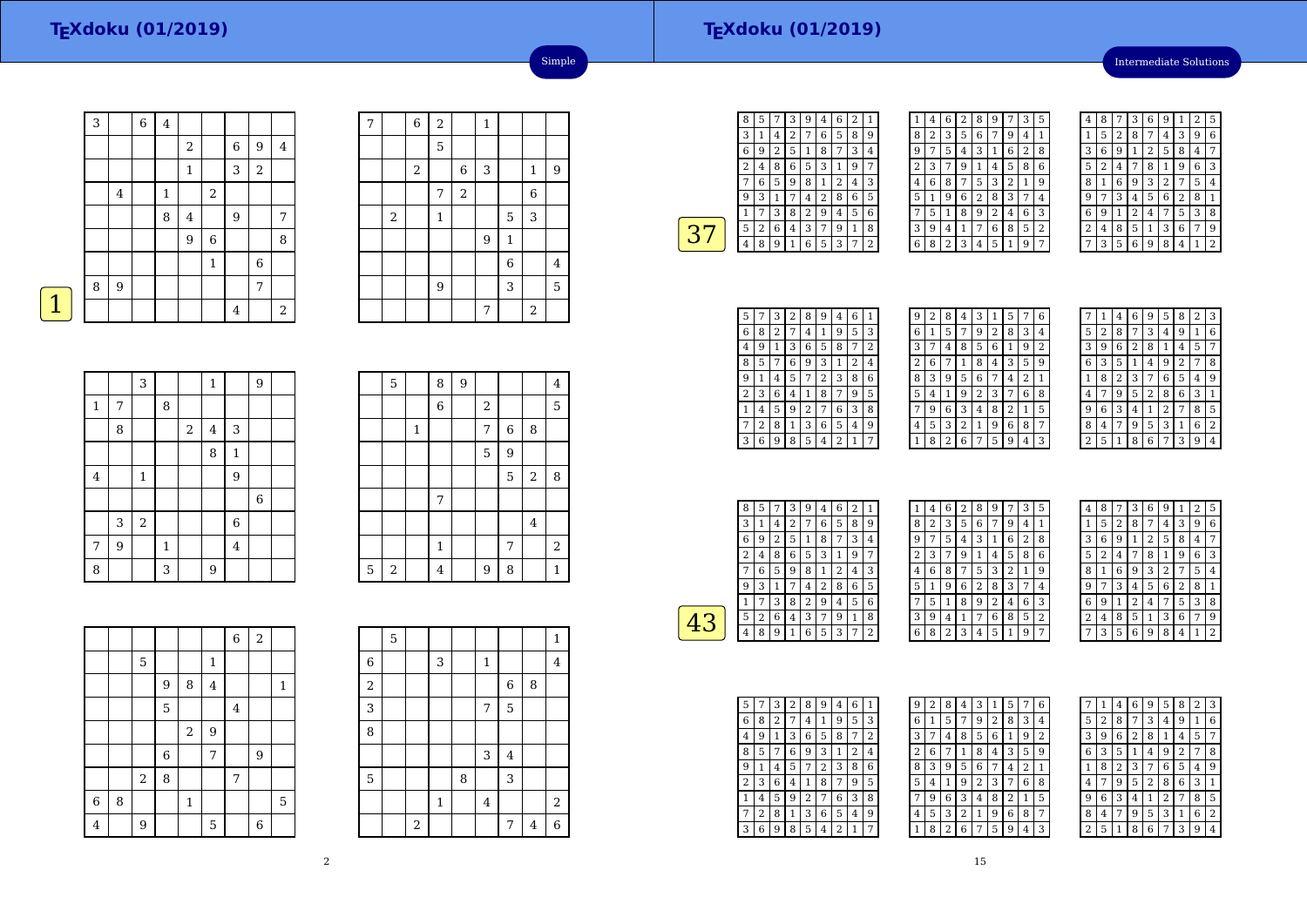8 <sup>3</sup> <sup>7</sup> <sup>9</sup> <sup>4</sup> <sup>2</sup> <sup>1</sup> <sup>6</sup> <sup>5</sup>  $\frac{9}{2}$  $561874$  $\frac{1}{6}$ 4 7 3 5 2 9<br>3 1 2 6 8 7  $\frac{5}{1}$  <sup>3</sup> <sup>1</sup> <sup>2</sup> <sup>6</sup> <sup>8</sup> <sup>7</sup> <sup>9</sup>  $\frac{6}{9}$  1 <sup>3</sup> <sup>8</sup> <sup>7</sup> <sup>5</sup> <sup>2</sup> <sup>4</sup>  $\frac{1}{2}$ 8 4 5 9 3 1 4 <sup>1</sup> <sup>6</sup> <sup>8</sup> <sup>7</sup> <sup>3</sup> <sup>9</sup> <sup>5</sup> <sup>2</sup>  $25 \frac{782594631}{2582521}$ 3 5 9 2 6 1 4 8

| 5              | 3 | 6 |   | 5 | $\overline{2}$ | 8              | 4              | 1 | 9              |
|----------------|---|---|---|---|----------------|----------------|----------------|---|----------------|
| 3              |   | 5 | 8 | 4 | 9              | 6              | $\overline{2}$ | 3 | 7              |
| 8              | 9 | 4 | 2 | 1 | 7              | 3              | 6              | 5 | 8              |
| $\overline{9}$ | 8 | 1 | 9 | 6 | 3              |                | 5              | 2 | 4              |
| 4              | 4 |   | 6 | 2 | 1              | 5              | 8              | 9 | 3              |
| 6              | 2 | 3 | 5 | 8 | 4              | 9              | 1              | 7 | 6              |
| $\overline{2}$ | 5 | 9 | 1 | 3 | 6              | 4              |                | 8 | $\overline{2}$ |
| 1              | 6 | 2 | 3 | 7 | 8              | 1              | 9              | 4 | 5              |
| 7              |   | 8 | 4 | g | 5              | $\overline{2}$ | 3              | 6 | 1              |
|                |   |   |   |   |                |                |                |   |                |

|  | 5 | 6 | 3 | 2 | 1 | 9 | 4 | 8 | 7 |
|--|---|---|---|---|---|---|---|---|---|
|  | 1 | 4 | 7 | 6 | 3 | 8 | 9 | 5 | 2 |
|  | 9 | 2 | 8 | 5 | 4 | 7 | 6 | 3 | 1 |
|  | 3 | 8 | 9 | 7 | 2 | 1 | 5 | 6 | 4 |
|  | 6 | 1 | 5 | 3 | 9 | 4 | 7 | 2 | 8 |
|  | 4 | 7 | 2 | 8 | 6 | 5 | 3 | 1 | 9 |
|  | 2 | 5 | 4 | 1 | 7 | 3 | 8 | 9 | 6 |
|  | 8 | 9 | 6 | 4 | 5 | 2 | 1 | 7 | 3 |
|  | 7 | 3 | 1 | 9 | 8 | 6 | 2 | 4 | 5 |
|  |   |   |   |   |   |   |   |   |   |

Intermediate Solutions

| 5 | 1 | 6 | 7 | 2 | 3 | 9 | 4              | 8 |
|---|---|---|---|---|---|---|----------------|---|
| 7 | 4 | 9 | 6 | 5 | 8 | 3 | $\overline{2}$ | 1 |
| 2 | 8 | 3 | 1 | 4 | 9 | 7 | 5              | 6 |
| 8 | 5 | 1 | 9 | 6 | 4 | 2 | 7              | 3 |
| 3 | 9 | 7 | 5 | 1 | 2 | 8 | 6              | 4 |
| 4 | 6 | 2 | 3 | 8 | 7 | 5 | 1              | 9 |
| 6 | 3 | 8 | 2 | 7 | 1 | 4 | 9              | 5 |
| 9 | 7 | 5 | 4 | 3 | 6 | 1 | 8              | 2 |
|   | 2 | 4 | 8 | 9 | 5 | 6 | 3              | 7 |

| 7 | 8 | 5              | 2 | 4 | 9 | 3 |   | 6 |
|---|---|----------------|---|---|---|---|---|---|
| 6 | 2 |                | 7 | 3 | 5 | 9 | 4 | 8 |
| 9 | 3 | 4              | 6 | 8 |   | 5 |   | 2 |
| 5 | 1 | 8              | 9 | 6 | 2 | 4 | 3 |   |
| 3 | 6 |                | 8 | 1 | 4 | 2 | 5 | 9 |
| 4 | 9 | $\overline{2}$ | 5 | 7 | 3 | 8 | 6 | 1 |
| 1 | 5 | 9              | 4 | 2 | 6 |   | 8 | 3 |
| 8 | 4 | 3              | 1 | 9 | 7 | 6 | 2 | 5 |
| 2 | 7 | 6              | 3 | 5 | 8 |   | 9 | 4 |

| 5 |   | 2 | 6              | 1 | 3 | 9              | 8 | 4 |
|---|---|---|----------------|---|---|----------------|---|---|
| 6 | 4 | 1 | 9              | 7 | 8 | 5              | 2 | 3 |
| 9 | 8 | 3 | 5              | 2 | 4 | 1              | 6 | 7 |
| 1 | 6 | 5 | $\overline{2}$ | 3 | g | 7              | 4 | 8 |
| 4 | 3 | 7 | 1              | 8 | 5 | 6              | 9 | 2 |
| 2 | 9 | 8 | 7              | 4 | 6 | 3              | 5 | 1 |
| 8 | 1 | 9 | 3              | 6 | 2 | 4              | 7 | 5 |
| 3 | 2 | 6 | 4              | 5 | 7 | 8              | 1 | 9 |
|   | 5 | 4 | 8              | 9 | 1 | $\overline{c}$ | 3 | 6 |
|   |   |   |                |   |   |                |   |   |

|     | 8              | 3 | 7 | 9 | $\overline{4}$ | 2 |   | 6              | 5              | 3              | 6 | 7 | 5 | 2 | 8 | 4  |                | 9              | 5 | 6              | 3            | 2              | 1 | 9 | 4       | 8              | 7              |
|-----|----------------|---|---|---|----------------|---|---|----------------|----------------|----------------|---|---|---|---|---|----|----------------|----------------|---|----------------|--------------|----------------|---|---|---------|----------------|----------------|
|     | 9              | 2 | 5 | 6 |                | 8 | 7 | $\overline{4}$ | 3              |                | 5 | 8 | 4 | 9 | 6 | 2  | 3              | 7              |   | 4              | ⇁            | 6              | 3 | 8 | 9       | 5              | 2              |
|     |                | 6 | 4 | 7 | 3              | 5 | 2 | 9              | 8              | 9              | 4 | 2 | 1 | ⇁ | 3 | 6  | 5              | 8              | 9 | $\overline{2}$ | 8            | 5              | 4 | ⇁ | 6       | 3              |                |
|     | 5              | 4 | 3 |   | 2              | 6 | 8 | 7              | 9              | 8              |   | 9 | 6 | 3 | 7 | 5. | 2              | $\overline{4}$ | 3 | 8              | 9            | 7              | 2 | 1 | 5       | 6              | $\overline{4}$ |
|     | 6              | 9 |   | 3 | 8              | 7 | 5 | 2              | $\overline{4}$ | 4              | 7 | 6 | 2 |   | 5 | 8' | 9              | 3              | 6 |                | 5            | 3              | 9 | 4 | 7       | $\overline{2}$ | 8              |
|     | 2              | 7 | 8 | 4 | 5              | 9 | 3 |                | 6              | $\overline{2}$ | 3 | 5 | 8 | 4 | 9 |    | $\mathbf{r}$   | 6              | 4 | $\overline{ }$ | 2            | 8              | 6 | 5 | 3       |                | 9              |
|     | 4              |   | 6 | 8 | 7              | З | 9 | 5              | 2              | 5              | 9 |   | 3 | 6 | 4 | 7  | 8              | 2              | ∍ | 5.             | 4            |                | 7 | З | 8       | 91             | 6              |
| 1 ? | $\overline{7}$ | 8 | 2 | 5 | 9              | 4 | 6 | 3              |                | 6              | 2 | 3 | 7 | 8 |   | 9  | $\overline{4}$ | 5              | 8 | 9              | 6            | $\overline{4}$ | 5 | ∍ |         | 7              | 3              |
|     | 3              | 5 | 9 | 2 | 6              |   | 4 | 8              | $\overline{7}$ | $\overline{ }$ | 8 | 4 | 9 | 5 | ∍ | 3  | 6              | 1.             | 7 | 3              | $\mathbf{1}$ | 9              | 8 | 6 | ∍<br>z. | 4              | 5              |
|     |                |   |   |   |                |   |   |                |                |                |   |   |   |   |   |    |                |                |   |                |              |                |   |   |         |                |                |

| 7<br>5<br>6<br>2<br>9<br>8<br>3<br>4<br>6<br>8<br>3<br>5<br>9<br>2<br>4<br>7 | 6<br>9         | 2<br>3 | 4 |   | 3 | 5 | 9 |
|------------------------------------------------------------------------------|----------------|--------|---|---|---|---|---|
|                                                                              |                |        |   |   |   |   |   |
|                                                                              |                |        |   | 6 | 8 |   | 5 |
| 6<br>3<br>8<br>5<br>5<br>2<br>4<br>7<br>9<br>1                               |                |        | 8 | 9 | 6 | 2 | 4 |
| 3<br>6<br>7<br>5<br>2<br>9<br>8<br>4<br>1                                    | 3              | 6      | 7 | 8 |   | 4 | 2 |
| 6<br>2<br>4<br>3<br>8<br>9<br>7<br>5                                         | 4              | 9      | 2 | 5 | 7 | 3 | 8 |
| 6<br>5<br>3<br>8<br>9<br>2<br>7<br>1<br>4                                    |                | 5      | 9 | 4 | 2 | 6 | 7 |
| 2<br>9<br>5<br>3<br>6<br>7<br>8<br>4<br>1                                    | 8              | 4      | 3 |   | 9 | 7 | 6 |
| 5<br>2<br>$\overline{4}$<br>9<br>3<br>8<br>6<br>7<br>1                       | $\overline{2}$ |        | 6 | 3 | 5 | 8 |   |

| 7            | 8 | 5 | 2 | 4              | 9 | З | 1 | 6 | 5              |   | ∠ | h | ı | 3              | 9              | 8 | 4            |
|--------------|---|---|---|----------------|---|---|---|---|----------------|---|---|---|---|----------------|----------------|---|--------------|
| 6            | 2 | 1 | 7 | 3              | 5 | 9 | 4 | 8 | 6              | 4 |   | 9 | 7 | 8              | 5              | 2 | 3            |
| 9            | 3 | 4 | 6 | 8              | 1 | 5 | 7 | 2 | 9              | 8 | 3 | 5 | 2 | 4              | 1              | 6 | 7            |
| 5            | 1 | 8 | 9 | 6              | 2 | 4 | 3 | 7 |                | 6 | 5 | 2 | 3 | 9              |                | 4 | 8            |
| 3            | 6 | 7 | 8 | 1              | 4 | 2 | 5 | 9 | 4              | 3 |   | 1 | 8 | 5              | 6              | 9 | 2            |
| 4            | 9 | 2 | 5 | 7              | 3 | 8 | 6 | 1 | $\overline{2}$ | 9 | 8 |   | 4 | 6              | 3              | 5 | $\mathbf{1}$ |
| $\mathbf{1}$ | 5 | 9 | 4 | $\overline{2}$ | 6 |   | 8 | 3 | 8              |   | 9 | 3 | 6 | $\overline{2}$ | 4              | 7 | 5            |
| 8            | 4 | 3 | 1 | 9              | 7 | 6 | 2 | 5 | 3              | 2 | 6 | 4 | 5 | 7              | 8              | 1 | 9            |
| 2            | 7 | 6 | 3 | 5              | 8 | 1 | 9 | 4 | 7              | 5 | 4 | 8 | 9 | 1              | $\overline{2}$ | 3 | 6            |
|              |   |   |   |                |   |   |   |   |                |   |   |   |   |                |                |   |              |

|   |                         | 8              |            |              | 7 | $\overline{6}$ |                |                  | $\mathbf{1}$   |
|---|-------------------------|----------------|------------|--------------|---|----------------|----------------|------------------|----------------|
|   |                         | 7              | $\sqrt{2}$ | $\mathbf{1}$ |   |                | $\overline{4}$ |                  |                |
|   | 5                       |                |            |              |   |                |                | 4                |                |
|   |                         |                | 6          |              | 5 |                |                | 3                |                |
|   |                         | $\mathbf{1}$   | 8          |              |   |                |                |                  | $\overline{c}$ |
|   |                         |                |            |              |   |                | 7              |                  |                |
|   | $\overline{\mathbf{4}}$ |                |            |              |   |                |                | $\boldsymbol{2}$ |                |
| 7 |                         | $\overline{5}$ | 3          |              |   |                |                |                  | 6              |
|   |                         |                |            |              |   |                |                |                  |                |

5

 $\mathcal{L}$ 

<sup>3</sup>

|       |              |            |   | 3              |              |       |             |                |              |
|-------|--------------|------------|---|----------------|--------------|-------|-------------|----------------|--------------|
|       |              |            |   |                | $\,2$        |       |             | 8              | 9            |
|       |              |            |   |                | $\mathbf{1}$ |       |             |                |              |
|       |              | 8          |   | 9              |              | 3     |             | $\overline{2}$ |              |
| $\,6$ |              | $\sqrt{2}$ |   |                |              |       |             | 7              |              |
|       | $\mathbf{1}$ |            |   |                |              | $\,2$ | $\mathbf 5$ | 3              |              |
|       |              |            |   | $\overline{6}$ |              | 7     |             |                |              |
| 5     |              |            | 9 | 8              |              |       |             |                |              |
|       | 8            |            | 7 |                |              |       |             | 6              | $\mathbf{1}$ |

|                  | ∠                       | T |                | ັ              |                |   | J              |                |
|------------------|-------------------------|---|----------------|----------------|----------------|---|----------------|----------------|
|                  | 3                       |   |                |                |                |   | $\overline{a}$ |                |
|                  |                         |   | 7              | $\mathbf{1}$   |                |   |                | $\overline{4}$ |
|                  |                         | 7 |                |                | $\overline{6}$ |   |                |                |
|                  |                         |   |                |                |                |   |                |                |
|                  | $\overline{\mathbf{4}}$ |   | 8              | $\,2$          |                |   | 1              |                |
| $\,2$            |                         | 8 | $\overline{6}$ | 7              |                | 9 |                |                |
| $\boldsymbol{9}$ |                         |   |                | $\overline{4}$ | $\mathbf{1}$   | 3 |                |                |
|                  |                         |   |                |                |                |   |                |                |

|  |   |             |              |                | $\mathbf{1}$     |   | 3     |            |  |
|--|---|-------------|--------------|----------------|------------------|---|-------|------------|--|
|  |   |             |              |                |                  |   | $\,2$ |            |  |
|  | 1 |             | 8            | $\overline{2}$ |                  |   | 9     | 5          |  |
|  |   |             |              |                | $\boldsymbol{2}$ |   |       |            |  |
|  |   |             | 9            | 5              |                  | 3 | 7     | 6          |  |
|  |   |             | $\mathbf{1}$ | 8              |                  |   |       |            |  |
|  |   |             |              | 9              |                  |   | 5     |            |  |
|  |   | $\,$ 6 $\,$ | 7            |                |                  |   |       | $\sqrt{2}$ |  |
|  | 8 | 3           |              |                |                  | 9 |       | 1          |  |

|                | 6              |                |              |             |                |              | 5              |  |
|----------------|----------------|----------------|--------------|-------------|----------------|--------------|----------------|--|
|                |                |                | 3            |             |                |              |                |  |
| 8              | $\overline{c}$ | 3              |              |             | $\overline{6}$ |              | 4              |  |
|                | $\overline{4}$ |                | 5            |             | $\overline{2}$ |              |                |  |
| 3              | 9              |                | $\mathbf{1}$ | $\,$ 6 $\,$ |                | 5            | $\overline{c}$ |  |
|                |                | $\overline{a}$ | 9            | 3           |                |              |                |  |
| $\bf 4$        |                | $\mathbf{1}$   |              |             |                |              | 8              |  |
|                |                |                |              |             |                |              |                |  |
| $\overline{6}$ | 5              |                |              | 8           |                | $\mathbf{1}$ | 9              |  |

|                         |                         |             |                | 6              |             |   |                | 7       |  |
|-------------------------|-------------------------|-------------|----------------|----------------|-------------|---|----------------|---------|--|
|                         | $\overline{\mathbf{c}}$ | $\mathbf 1$ |                | 9              |             |   | 3              |         |  |
|                         | 3                       |             |                |                |             |   | $\overline{a}$ |         |  |
|                         |                         |             | 7              | $\,1\,$        |             |   |                | $\bf 4$ |  |
|                         |                         | 7           |                |                | $\,$ 6 $\,$ |   |                |         |  |
|                         |                         |             |                |                |             |   |                |         |  |
|                         | $\bf 4$                 |             | 8              | $\,2$          |             |   | $\mathbf{1}$   |         |  |
| $\overline{\mathbf{c}}$ |                         | 8           | $\overline{6}$ | 7              |             | 9 |                |         |  |
| $\overline{9}$          |                         |             |                | $\overline{4}$ | $\mathbf 1$ | 3 |                |         |  |
|                         |                         |             |                |                |             |   |                |         |  |
|                         |                         |             |                |                |             |   |                |         |  |

|   |                | $\bf 4$     |                |       |              |   |                         |                |
|---|----------------|-------------|----------------|-------|--------------|---|-------------------------|----------------|
| 5 |                |             | $\overline{4}$ | 3     |              |   |                         | 8              |
|   | 3              |             | $\mathbf{1}$   |       |              |   | $\overline{\mathbf{c}}$ |                |
|   | 9              |             | $\overline{6}$ |       | 5            |   |                         | $\mathbf{1}$   |
|   |                | $\,$ 6 $\,$ |                |       | $\mathbf{1}$ | 8 |                         | $\overline{4}$ |
| 8 |                |             | $\overline{c}$ |       |              |   |                         | 5              |
|   | $\overline{6}$ | 8           |                | $\,2$ |              |   | 3                       |                |
|   | $\,2$          |             |                |       |              |   |                         |                |
|   |                |             |                |       |              |   |                         |                |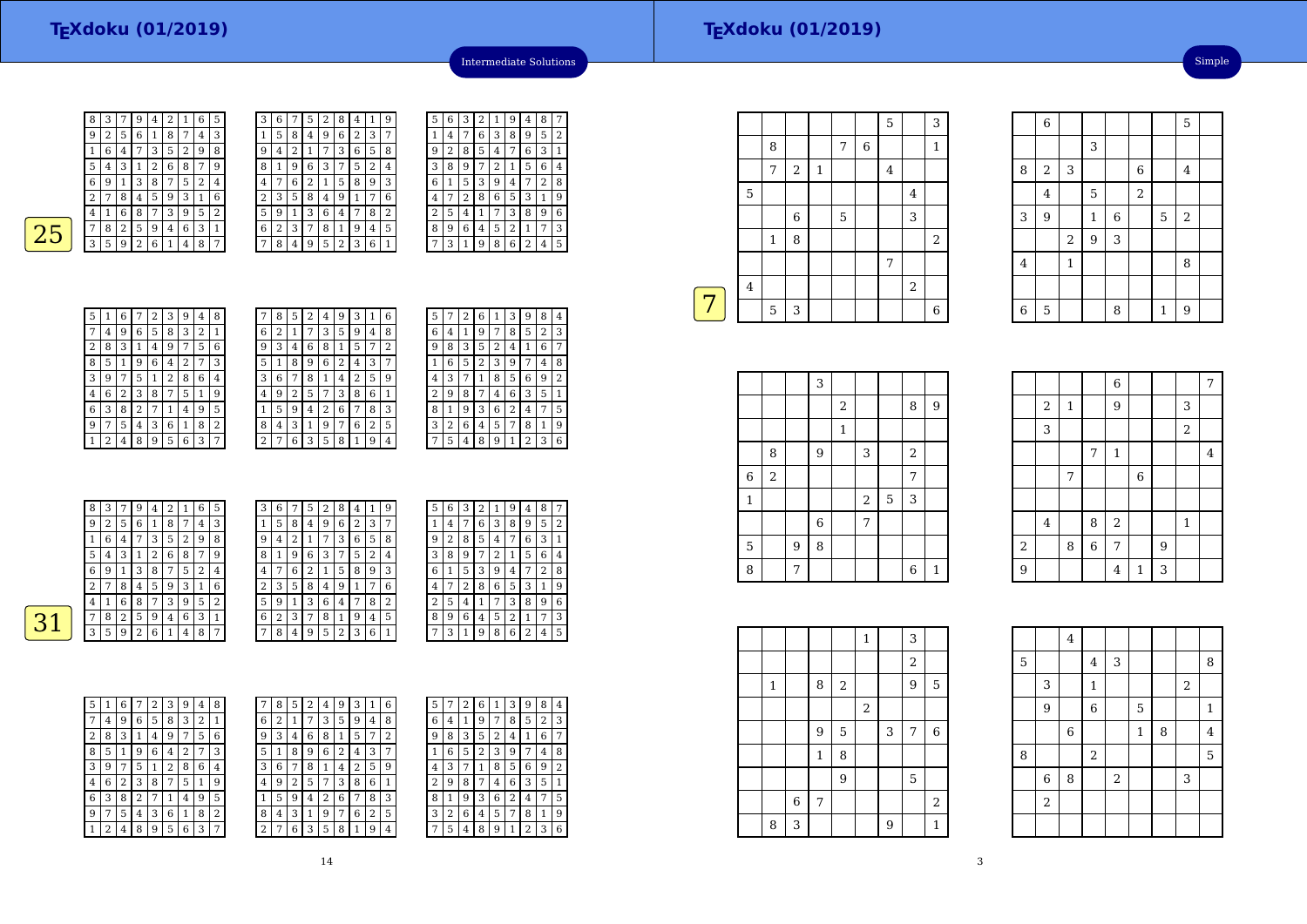# **TEXdoku (01/2019)**

Easy Solutions

|   |   |   |         | 5     |   |   |                |   |                |
|---|---|---|---------|-------|---|---|----------------|---|----------------|
|   |   | 7 |         |       |   |   | $\overline{2}$ |   |                |
|   |   |   |         |       |   |   |                |   |                |
|   |   | 3 | 7       | 9     |   | 5 |                |   | 4              |
|   | 9 | 6 |         |       | 4 |   |                | 3 |                |
|   |   | 8 |         | $\,2$ | 3 |   | $9\,$          |   |                |
|   |   | 9 | $\bf 4$ | 3     |   |   | 5              |   | 7              |
|   |   |   |         | 8     |   |   | $\,$ 6 $\,$    | 9 |                |
| 3 |   |   | 8       |       |   | 7 | 3              |   | $\overline{2}$ |

|             | $\mathbf 1$ | 9 |             | 5     |                         | $\overline{4}$ |         |       |
|-------------|-------------|---|-------------|-------|-------------------------|----------------|---------|-------|
|             |             |   | 9           |       | $\overline{\mathbf{4}}$ |                |         |       |
|             |             |   |             |       | 3                       | 8              |         | $\,6$ |
|             | 7           |   |             | $\,6$ |                         |                | $\,1\,$ | 3     |
|             |             | 5 | 7           |       |                         |                |         |       |
|             |             |   |             |       | 8                       |                | 5       |       |
|             |             |   | $\mathbf 1$ |       |                         |                |         |       |
| $\mathbf 5$ |             | 3 |             |       |                         | $\,$ 6 $\,$    | 8       |       |
|             | 9           |   |             |       |                         | 3              |         |       |

Easy

|--|

|   |                         | 7           |                |            |                |                |                |   |
|---|-------------------------|-------------|----------------|------------|----------------|----------------|----------------|---|
|   | 2                       |             |                |            | 9              |                |                |   |
|   | $\overline{\mathbf{4}}$ |             | 3              | $\sqrt{2}$ | 8              | 5              | 9              |   |
| 3 | 8                       |             |                |            | $\overline{6}$ | $\overline{4}$ |                |   |
| 5 |                         |             |                |            |                |                |                | 9 |
| 7 | $\,6$                   |             |                |            |                | $\sqrt{2}$     | 5              |   |
|   |                         | $\,$ 6 $\,$ | $\overline{9}$ |            |                |                | $\overline{4}$ |   |
|   |                         |             | $\overline{6}$ | 3          | $\overline{7}$ | 9              |                |   |
|   |                         |             | $\sqrt{2}$     |            |                |                |                |   |

|              |                |                |              |                |              | 5          |                |
|--------------|----------------|----------------|--------------|----------------|--------------|------------|----------------|
|              | 3              |                |              | $\overline{4}$ | $\mathbf{1}$ |            | 9              |
|              | 9              | 3              |              |                |              |            | $\overline{4}$ |
| $\mathbf{1}$ |                |                |              |                |              | 9          |                |
|              | 6              | $\overline{7}$ | $\mathbf{1}$ |                |              | 3          | $\sqrt{2}$     |
|              | $\overline{4}$ | $\overline{a}$ |              |                |              |            |                |
| $\,6$        |                |                | 7            |                |              | $\sqrt{2}$ | 5              |
| 7            |                | 9              | 5            | $\overline{6}$ |              |            |                |

|         | 8                       |   |                         |   |                | $\overline{a}$ | 5     |  |
|---------|-------------------------|---|-------------------------|---|----------------|----------------|-------|--|
|         |                         |   | $\,6$                   | 4 |                | 9              |       |  |
|         |                         | 9 | $\overline{\mathbf{c}}$ |   |                |                | 3     |  |
|         |                         | 3 | 8                       |   | $\mathbf{1}$   |                | 9     |  |
|         |                         |   | 5                       |   |                |                |       |  |
| $\,1\,$ |                         |   |                         |   |                | $\mathbf 5$    |       |  |
|         | $\overline{\mathbf{4}}$ |   |                         |   |                |                |       |  |
|         |                         |   |                         | 8 | $\overline{9}$ | $\,$ 6 $\,$    | $\,2$ |  |
|         |                         |   | 3                       |   | $\overline{4}$ |                | 8     |  |

|   | 2            |              |                           |   | 5 |                |                         | 4              |
|---|--------------|--------------|---------------------------|---|---|----------------|-------------------------|----------------|
|   |              |              |                           |   |   |                | 5                       | 6              |
|   |              |              |                           | 7 |   | 9              |                         |                |
| 7 |              |              |                           |   |   | $\overline{5}$ | $\sqrt{2}$              | $\mathbf 1$    |
|   | 5            | $\,2$        | $\ensuremath{\mathsf{3}}$ |   |   |                | $\overline{\mathbf{4}}$ |                |
|   | $\mathbf{1}$ | 6            | 4                         |   |   |                |                         |                |
|   |              | $\mathbf{1}$ | $\overline{6}$            |   |   |                | 9                       | $\overline{a}$ |
|   | 7            | 3            |                           |   |   | $\mathbf 1$    |                         |                |
|   |              |              |                           |   |   |                |                         |                |

| 8 | 4 | 6 | 5                       | 2 | 9 |   | 1              | З            |
|---|---|---|-------------------------|---|---|---|----------------|--------------|
| 3 |   | 1 | 4                       | 8 | 6 | 2 | 5              | g            |
| 2 | 5 | 9 | 1                       | 7 | 3 | 4 | 6              | 8            |
| 1 | 3 | 7 | 9                       | 6 | 5 | 8 | $\overline{2}$ | 4            |
| g | 6 | 2 | 7                       | 4 | 8 | 1 | 3              | 5            |
| 4 | 8 | 5 | $\overline{\mathbf{c}}$ | 3 | 1 | 9 | 7              | 6            |
| 6 | 9 | 4 | 3                       | 1 | 2 | 5 | 8              | 7            |
|   | 2 | 3 | 8                       | 5 | 4 | 6 | 9              | $\mathbf{1}$ |
| 5 | 1 | 8 | 6                       | 9 | 7 | 3 | 4              | 2            |
|   |   |   |                         |   |   |   |                |              |

| 3 | 1 | 9 | 8              | 5              | 6              | 4 | $\overline{c}$ | 7 |
|---|---|---|----------------|----------------|----------------|---|----------------|---|
| 6 | 8 | 2 | 9              | 7              | 4              | 1 | 3              | 5 |
| 7 | 5 | 4 | $\overline{2}$ | 1              | 3              | 8 | 9              | 6 |
| 4 | 7 | 8 | 5              | 6              | 9              | 2 | 1              | 3 |
| 2 | 3 | 5 | 7              | 4              | 1              | 9 | 6              | 8 |
| 9 | 6 | 1 | 3              | $\overline{c}$ | 8              |   | 5              | 4 |
| 8 | 4 | 6 | 1              | 3              | $\overline{2}$ | 5 | 7              | 9 |
| 5 | 2 | 3 | 4              | 9              | 7              | 6 | 8              | 1 |
|   | 9 | 7 | 6              | 8              | 5              | 3 | 4              | 2 |

| ç | 3 |   |   | 6 | 5 | 8              | $\overline{2}$ | 4 |
|---|---|---|---|---|---|----------------|----------------|---|
| 8 | 2 | 5 | 7 | 4 | 9 | 1              | 6              | 3 |
| 6 | 4 | 1 | 3 | 2 | 8 | 5              | 9              | 7 |
| 3 | 8 | 2 | 5 | 9 | 6 | 4              | 7              | 1 |
| 5 | 1 | 4 | 8 | 7 | 2 | 6              | 3              | 9 |
|   | 6 | 9 | 4 | 1 | 3 | $\overline{c}$ | 5              | 8 |
| 2 | 7 | 6 | 9 | 8 | 1 | 3              | 4              | 5 |
| 4 | 5 | 8 | 6 | 3 | 7 | 9              | 1              | 2 |
|   | g | 3 | 2 | 5 | 4 | 7              | 8              | 6 |

| 6 | 4 | 5 | 1 | 9 | 7 | 2 | 8 | З |
|---|---|---|---|---|---|---|---|---|
| 1 | 9 | 7 | 8 | 3 | 2 | 4 | 5 | 6 |
| 8 | 2 | 3 | 5 | 6 | 4 |   | 7 | 9 |
|   | 5 | 9 | 3 | 2 | 8 | 6 | 1 | 4 |
| 3 | 1 | 2 | 6 | 4 | 5 |   | 9 | 8 |
| 4 | 8 | 6 | 7 | 1 | 9 | 5 | 3 | 2 |
| 5 | 3 | 4 | 2 | 8 | 1 | 9 | 6 | 7 |
| 9 | 6 | 1 | 4 | 7 | 3 | 8 | 2 | 5 |
|   | 7 | 8 | 9 | 5 | 6 | 3 | 4 |   |

| 7 | 8 | 4 | 9              | 1 | 3 | 2 | 5 | 6 |
|---|---|---|----------------|---|---|---|---|---|
| 3 | 2 | 5 | 6              | 4 | 8 | 9 | 1 | 7 |
| 6 | 1 | 9 | $\overline{c}$ | 7 | 5 | 4 | 3 | 8 |
| 4 | 5 | 3 | 8              | 6 | 1 | 7 | 9 | 2 |
| 2 | 9 | 6 | 5              | 3 | 7 | 8 | 4 | 1 |
| 1 | 7 | 8 | 4              | 9 | 2 | 5 | 6 | 3 |
| 8 | 4 | 2 | 1              | 5 | 6 | 3 | 7 | 9 |
| 5 | 3 | 1 | 7              | 8 | 9 | 6 | 2 | 4 |
| 9 | 6 | 7 | 3              | 2 | 4 | 1 | 8 | 5 |
|   |   |   |                |   |   |   |   |   |

| З | 2 | g |                         | 6 | 5 | 8 |                | 4 |
|---|---|---|-------------------------|---|---|---|----------------|---|
| 1 | 8 | 7 | 9                       | 3 | 4 | 2 | 5              | 6 |
| 4 | 6 | 5 | $\overline{\mathbf{c}}$ | 7 | 8 | 9 | 1              | 3 |
|   | 3 | 4 | 8                       | 9 | 6 | 5 | $\overline{2}$ | 1 |
| 8 | 5 | 2 | 3                       | 1 | 7 | 6 | 4              | 9 |
| 9 | 1 | 6 | 4                       | 5 | 2 | 3 | 8              | 7 |
| 5 | 4 | 1 | 6                       | 8 | 3 | 7 | 9              | 2 |
| 2 | 7 | 3 | 5                       | 4 | 9 | 1 | 6              | 8 |
| հ | q | 8 |                         | 2 | 1 | 4 | 3              | 5 |

| 8 | 4 | 6 | 5 | $\overline{2}$ | 9 |   | 1 | 3 |  |
|---|---|---|---|----------------|---|---|---|---|--|
| 3 | 7 | 1 | 4 | 8              | 6 | 2 | 5 | 9 |  |
| 2 | 5 | 9 | 1 | 7              | 3 | 4 | 6 | 8 |  |
|   | 3 | 7 | 9 | 6              | 5 | 8 | 2 | 4 |  |
| 9 | 6 | 2 | 7 | 4              | 8 | 1 | 3 | 5 |  |
| 4 | 8 | 5 | 2 | 3              | 1 | 9 | 7 | 6 |  |
| 6 | 9 | 4 | 3 | 1              | 2 | 5 | 8 |   |  |
|   | 2 | 3 | 8 | 5              | 4 | 6 | 9 | 1 |  |
| 5 | 1 | 8 | 6 | 9              | 7 | 3 | 4 | 2 |  |
|   |   |   |   |                |   |   |   |   |  |

| 3 | 1 | 9 | 8              | 5            | 6            | 4              | 2 |   |  |
|---|---|---|----------------|--------------|--------------|----------------|---|---|--|
| 6 | 8 | 2 | 9              | 7            | 4            | 1              | 3 | 5 |  |
|   | 5 | 4 | $\overline{2}$ | $\mathbf{1}$ | 3            | 8              | 9 | 6 |  |
| 4 | 7 | 8 | 5              | 6            | 9            | $\overline{2}$ | 1 | 3 |  |
| 2 | 3 | 5 | 7              | 4            | $\mathbf{1}$ | 9              | 6 | 8 |  |
| 9 | 6 | 1 | 3              | 2            | 8            | 7              | 5 | 4 |  |
| 8 | 4 | 6 | 1              | 3            | 2            | 5              | 7 | 9 |  |
| 5 | 2 | 3 | 4              | 9            | 7            | 6              | 8 | 1 |  |
|   | 9 | 7 | 6              | 8            | 5            | 3              | 4 | 2 |  |

| 9              | 3 |   | 1              | 6              | 5              | 8              | $\overline{2}$ | 4              |
|----------------|---|---|----------------|----------------|----------------|----------------|----------------|----------------|
| 8              | 2 | 5 | 7              | 4              | 9              | 1              | 6              | 3              |
| 6              | 4 | 1 | 3              | $\overline{2}$ | 8              | 5              | 9              | 7              |
| 3              | 8 | 2 | 5              | 9              | 6              | 4              |                | 1              |
| 5              | 1 | 4 | 8              | 7              | $\overline{2}$ | 6              | 3              | 9              |
| 7              | 6 | 9 | 4              | 1              | 3              | $\overline{2}$ | 5              | 8              |
| $\overline{c}$ | 7 | 6 | 9              | 8              | 1              | 3              | 4              | 5              |
| 4              | 5 | 8 | 6              | 3              | 7              | 9              | 1              | $\overline{2}$ |
| 1              | 9 | 3 | $\overline{c}$ | 5              | 4              | 7              | 8              | 6              |

| 6 | 4 | 5 |   | g              |   | 2 | 8 | 3 |  |
|---|---|---|---|----------------|---|---|---|---|--|
|   | 9 | 7 | 8 | 3              | 2 | 4 | 5 | 6 |  |
| 8 | 2 | 3 | 5 | 6              | 4 | 1 |   | 9 |  |
|   | 5 | 9 | 3 | $\overline{2}$ | 8 | 6 | 1 | 4 |  |
| 3 | 1 | 2 | 6 | 4              | 5 | 7 | 9 | 8 |  |
| 4 | 8 | 6 | 7 | 1              | 9 | 5 | 3 | 2 |  |
| 5 | 3 | 4 | 2 | 8              | 1 | 9 | 6 | 7 |  |
| 9 | 6 | 1 | 4 | 7              | 3 | 8 | 2 | 5 |  |
| 2 |   | 8 | 9 | 5              | 6 | 3 | 4 | 1 |  |

|                | 8              | 4 | 9 | 1 | 3 | $\overline{2}$ | 5              | 6 |
|----------------|----------------|---|---|---|---|----------------|----------------|---|
| 3              | $\overline{2}$ | 5 | 6 | 4 | 8 | 9              | 1              | 7 |
| 6              | 1              | 9 | 2 | 7 | 5 | 4              | 3              | 8 |
| 4              | 5              | 3 | 8 | 6 | 1 | 7              | 9              | 2 |
| $\overline{2}$ | 9              | 6 | 5 | 3 | 7 | 8              | 4              | 1 |
| 1              | 7              | 8 | 4 | 9 | 2 | 5              | 6              | 3 |
| 8              | 4              | 2 | 1 | 5 | 6 | 3              | 7              | 9 |
| 5              | 3              | 1 | 7 | 8 | 9 | 6              | $\overline{2}$ | 4 |
| 9              | 6              | 7 | 3 | 2 | 4 | 1              | 8              | 5 |

| 3              | 2 | 9 | 1 | 6              | 5 | 8 | 7              | 4 |
|----------------|---|---|---|----------------|---|---|----------------|---|
| 1              | 8 | 7 | 9 | 3              | 4 | 2 | 5              | 6 |
| 4              | 6 | 5 | 2 | 7              | 8 | 9 | 1              | 3 |
| 7              | 3 | 4 | 8 | 9              | 6 | 5 | $\overline{2}$ | 1 |
| 8              | 5 | 2 | 3 | 1              | 7 | 6 | 4              | 9 |
| 9              | 1 | 6 | 4 | 5              | 2 | 3 | 8              | 7 |
| 5              | 4 | 1 | 6 | 8              | 3 | 7 | 9              | 2 |
| $\overline{c}$ | 7 | 3 | 5 | 4              | 9 | 1 | 6              | 8 |
| 6              | 9 | 8 | 7 | $\overline{c}$ | 1 | 4 | 3              | 5 |
|                |   |   |   |                |   |   |                |   |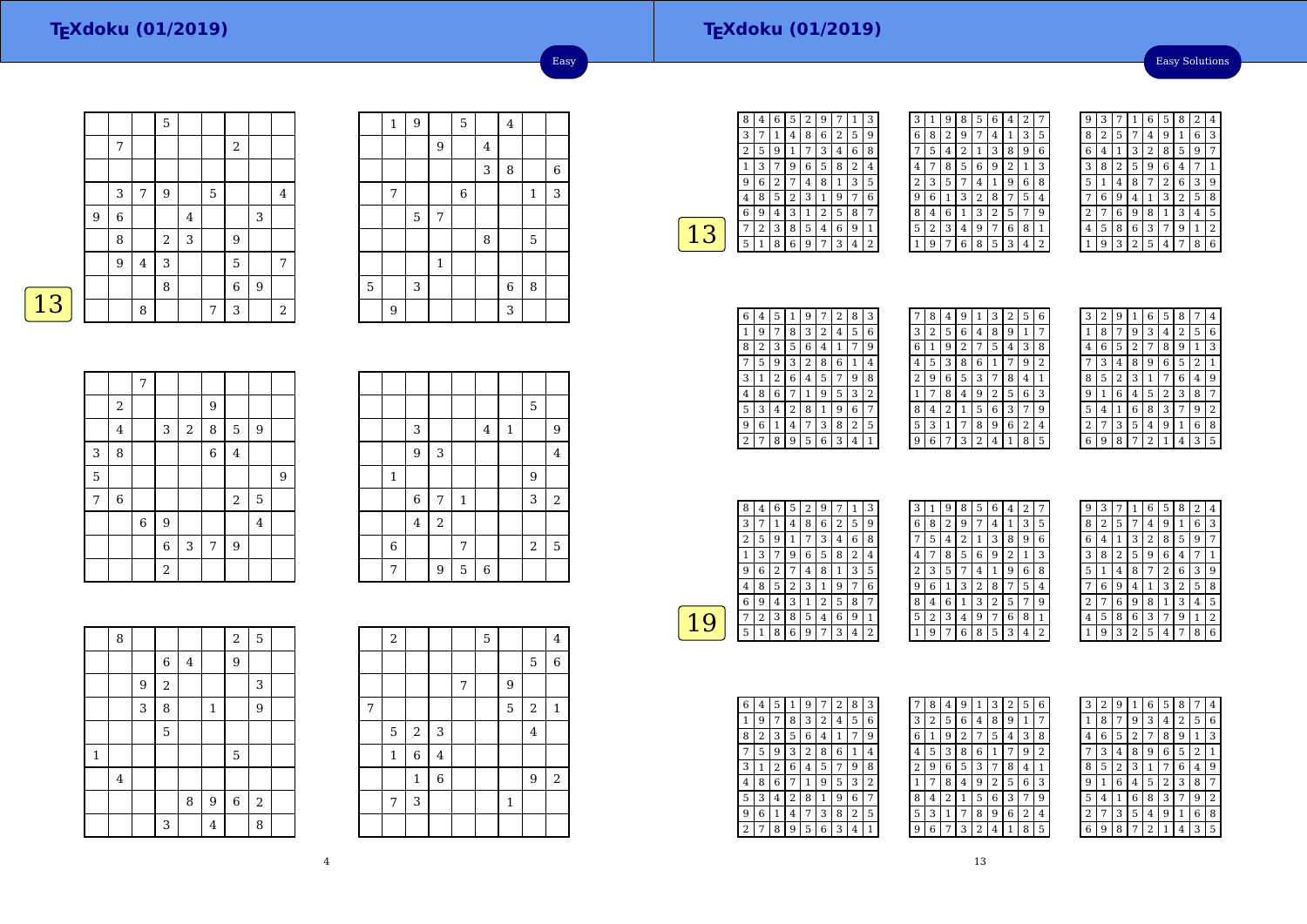Easy

 $3 \mid 8 \mid 6$ 

<sup>5</sup>



7

 $\frac{1}{3}$ 

 $\overline{4}$  7

| 3 | 2 | 6              | 4 | 5 | 9 |   | 8 |   |                | 8 | 6 | 2 | 9 |   | 4 | 5              | 3 |
|---|---|----------------|---|---|---|---|---|---|----------------|---|---|---|---|---|---|----------------|---|
| 1 | 8 | 5              | 7 | 2 | 3 | 6 | 9 | 4 | 3              | 9 | 1 | 5 | 7 | 4 | 2 | 8              | 6 |
| 4 | 7 | 9              | 6 | 1 | 8 | 3 | 2 | 5 | 4              | 5 | 2 | 8 | 6 | 3 | 7 | 1              | 9 |
| 9 | 4 | 8              |   | 7 | 2 | 5 | 3 | 6 |                | 3 | 4 |   | 2 | 5 | 9 | 6              | 8 |
| 2 | 6 | 3              | 8 | 4 | 5 | 9 | 1 | 7 | 6              | 2 | 9 | 1 | 4 | 8 | 5 | 3              | 7 |
| 5 | 1 | 7              | 3 | 9 | 6 | 2 | 4 | 8 | 8              | 7 | 5 | 6 | 3 | 9 | 1 | 4              | 2 |
| 7 | 5 | 4              | 2 | 3 | 1 | 8 | 6 | 9 | 5              |   |   | 3 | 8 | 2 | 6 | 9              | 4 |
| 8 | 9 | $\overline{2}$ | 5 | 6 | 4 | 1 | 7 | 3 | $\overline{2}$ | 4 | 8 | 9 | 1 | 6 | 3 | 7              | 5 |
| 6 | 3 | 1              | 9 | 8 | 7 | 4 | 5 | 2 | 9              | 6 | 3 | 4 | 5 | 7 | 8 | $\overline{2}$ | 1 |
|   |   |                |   |   |   |   |   |   |                |   |   |   |   |   |   |                |   |

| 3 | 2 | 4 | З | 6              | 7 | 1 | 8 | 9 | 5 |
|---|---|---|---|----------------|---|---|---|---|---|
| 6 | 1 | 7 | 5 | 8              | 9 | 3 | 2 | 4 | 6 |
| 9 | 6 | 8 | 9 | 5              | 2 | 4 | 3 | 7 | 1 |
| 8 | 9 | 6 | 7 | $\overline{2}$ | 4 | 8 | 1 | 5 | 3 |
| 7 | 4 | 5 | 1 | 7              | 3 | 6 | 9 | 8 | 2 |
| 2 | 3 | 2 | 8 | 9              | 1 | 5 | 7 | 6 | 4 |
| 4 | 5 | 3 | 2 | 4              | 8 | 7 | 6 | 1 | 9 |
| 5 |   | 9 | 6 | 1              | 5 | 2 | 4 | 3 | 8 |
|   | 8 | 1 | 4 | 3              | 6 | 9 | 5 | 2 | 7 |
|   |   |   |   |                |   |   |   |   |   |

Simple Solutions

| 3 | 5 | 6 | 8 | 9 | 1 | $\overline{2}$ | 7 | 4              |  |
|---|---|---|---|---|---|----------------|---|----------------|--|
|   | 8 | 4 | 6 | 3 | 2 | 1              | 9 | 5              |  |
| 2 | 9 | 1 | 5 | 4 | 7 | 6              | 8 | 3              |  |
| 8 | 4 | 2 | 3 | 6 | 5 | 9              | 1 | 7              |  |
| 6 | 3 | 7 | 9 | 1 | 4 | 5              | 2 | 8              |  |
| 9 | 1 | 5 | 7 | 2 | 8 | 4              | 3 | 6              |  |
| 1 | 7 | 8 | 2 | 5 | 6 | 3              | 4 | 9              |  |
| 4 | 6 | 9 | 1 | 8 | 3 | 7              | 5 | $\overline{2}$ |  |
| 5 | 2 | 3 | 4 | 7 | 9 | 8              | 6 | $\mathbf{1}$   |  |

| 1              | 4 | 8 | 7 | 5              | 3 | 6 | 2 | 9              |
|----------------|---|---|---|----------------|---|---|---|----------------|
| 3              | 9 | 5 | 2 | 6              | 1 | 8 | 4 | 7              |
| $\overline{2}$ | 7 | 6 | 9 | 8              | 4 | 3 | 5 | 1              |
| 9              | 2 | 1 | 5 | 3              | 8 | 4 | 7 | 6              |
|                | 6 | 4 | 1 | 2              | 9 | 5 | 8 | 3              |
| 8              | 5 | 3 | 6 | $\overline{4}$ | 7 | 1 | 9 | $\overline{2}$ |
| 5              | 3 | 2 | 8 | 9              | 6 | 7 | 1 | 4              |
| 6              | 8 | 7 | 4 | 1              | 2 | 9 | 3 | 5              |
| 4              | 1 | 9 | 3 | 7              | 5 | 2 | 6 | 8              |

| 4 | 5 |                | 6              | 2 | 8 | 9 | З              |   |
|---|---|----------------|----------------|---|---|---|----------------|---|
| 6 | 9 | 8              | 3              | 5 | 1 | 2 | 7              | 4 |
| 2 | 1 | 3              | 4              | 7 | 9 | 6 | 8              | 5 |
| 3 | 6 | 1              | $\overline{c}$ | 4 | 7 | 5 | 9              | 8 |
| 8 | 7 | 4              | 5              | 9 | 6 | 1 | $\overline{2}$ | 3 |
| 9 | 2 | 5              | 8              | 1 | 3 | 4 | 6              | 7 |
| 5 | 4 | 6              | 7              | 8 | 2 | 3 | 1              | 9 |
|   | 3 | 9              | 1              | 6 | 4 | 8 | 5              | 2 |
|   | 8 | $\overline{2}$ | 9              | 3 | 5 | 7 | 4              | 6 |
|   |   |                |                |   |   |   |                |   |

| 1 | 6 | 4 | 9 | 8 | 2 | 5              | 7 | 3 | 9              | 6 | $\overline{4}$ | 8              | 2 |   | 7 | 5 | 3 | 9      | 5              | 6      | 3 |
|---|---|---|---|---|---|----------------|---|---|----------------|---|----------------|----------------|---|---|---|---|---|--------|----------------|--------|---|
| 3 | 8 | 5 | 4 | 7 | 6 | $\overline{2}$ | 9 | 1 | $\overline{7}$ | 1 | 5              | 3              | 4 | 9 | 2 | 6 | 8 | 4      | 3              |        | 5 |
| 9 | 7 | 2 |   | 3 | 5 | 4              | 6 | 8 | 8              | 2 | 3              | 7              | 5 | 6 | 9 | 4 | 1 | ∍<br>∠ | 7              | 8      | 4 |
| 5 | 3 | 9 | 2 | 6 | 1 | 8              | 4 | 7 |                | 4 | 6              | 5              | 7 | 2 | 8 | 3 | 9 | ⇁      | 8              | 5      | 9 |
| 2 | 4 | 6 | 8 | 5 | 7 | 1              | 3 | 9 | 3              | 9 | 8              | 1              | 6 | 4 | 5 | 2 | 7 | 6      | $\overline{2}$ | 3      |   |
| 7 | 1 | 8 | 3 | 4 | 9 | 6              | 5 | 2 | 5              | 7 | 2              | 9              | 3 | 8 | 4 |   | 6 |        | 9              | 4      | 7 |
| 6 | 2 |   | 5 | 9 | 3 | 7              | 8 | 4 | 4              | 3 |                | $\overline{2}$ | 9 | 7 | 6 | 8 | 5 | 3      | 1              | ∍<br>z | 6 |
| 4 | 9 | 7 | 6 |   | 8 | 3              | 2 | 5 | $\overline{2}$ | 8 | 9              | 6              |   | 5 | 3 | 7 | 4 | 5      | 6              | 9      | 8 |
| 8 | 5 | 3 | 7 | 2 | 4 | 9              |   | 6 | 6              | 5 | 7              | 4              | 8 | 3 | 1 | 9 | ി | 8      | 4              | ⇁      | 2 |
|   |   |   |   |   |   |                |   |   |                |   |                |                |   |   |   |   |   |        |                |        |   |

| 9 | 5 | 6              | 3 |              | 8 | 4 | ı | 2 |
|---|---|----------------|---|--------------|---|---|---|---|
| 4 | 3 | 1              | 5 | 2            | 6 | 7 | 8 | 9 |
| 2 | 7 | 8              | 4 | $\mathbf{1}$ | 9 | 6 | 5 | 3 |
|   | 8 | 5              | 9 | 6            | 3 | 1 | 2 | 4 |
| 6 | 2 | 3              | 1 | 5            | 4 | 9 | 7 | 8 |
|   | 9 | 4              | 7 | 8            | 2 | 5 | 3 | 6 |
| 3 | 1 | $\overline{2}$ | 6 | 4            | 7 | 8 | 9 | 5 |
| 5 | 6 | 9              | 8 | 3            | 1 | 2 | 4 | 7 |
| 8 | 4 | 7              | 2 | 9            | 5 | 3 | 6 | 1 |

| 8 | 9 | 4 | 3 | 6 | 2 | 1 | 5 | 7 | 2 | 9 | 5 |
|---|---|---|---|---|---|---|---|---|---|---|---|
| 7 | 2 | 1 | 4 | 9 | 5 | 6 | 3 | 8 | 6 | 7 | 8 |
| 6 | 3 | 5 | 1 | 8 | 7 | 4 | 2 | 9 | 3 | 1 | 4 |
| 3 | 5 | 9 | 7 | 1 | 8 | 2 | 6 | 4 | 4 | 6 | 9 |
| 4 | 8 | 7 | 2 | 3 | 6 | 5 | 9 | 1 | 8 | 2 | 1 |
| 1 | 6 | 2 | 9 | 5 | 4 | 8 | 7 | 3 | 5 | 3 | 7 |
| 5 | 4 | 3 | 8 | 2 | 9 | 7 | 1 | 6 | 1 | 4 | 2 |
| 2 | 1 | 8 | 6 | 7 | 3 | 9 | 4 | 5 | 9 | 5 | 6 |
| 9 | 7 | 6 | 5 | 4 | 1 | 3 | 8 | 2 | 7 | 8 | 3 |

| 2            | 9 | 5              | 4 | 6 |   | 8 | 3 |                | 1              | 8              | 4              |   | 9 | 2 | 6 | 5 | 3 |
|--------------|---|----------------|---|---|---|---|---|----------------|----------------|----------------|----------------|---|---|---|---|---|---|
| 6            | 7 | 8              | 5 | 3 | 9 |   | 2 | 4              | 5              | 7              | $\overline{2}$ | 4 | 3 | 6 | 9 | 1 | 8 |
| 3            | 1 | 4              | 8 | 2 | 7 | 6 | 9 | 5              | 6              | 3              | 9              | 1 | 5 | 8 | 4 | 2 | 7 |
| 4            | 6 | 9              | 3 | 7 | 2 | 5 | 1 | 8              | 4              | 9              | 3              | 6 | 8 | 5 | 2 |   |   |
| 8            | 2 | 1              | 9 | 5 | 4 | 3 | 7 | 6              | $\overline{2}$ | 5              | 6              | 3 | 7 | 1 | 8 | 9 | 4 |
| 5            | 3 | 7              | 1 | 8 | 6 | 2 | 4 | 9              | 8              | 1              | 7              | 2 | 4 | 9 | 3 | 6 | 5 |
| $\mathbf{1}$ | 4 | $\overline{2}$ | 6 | 9 | 8 |   | 5 | 3              | 7              | 6              | 8              | 5 | 2 | 4 | 1 | 3 | 9 |
| 9            | 5 | 6              | 7 | 1 | 3 | 4 | 8 | $\overline{2}$ | 9              | $\overline{2}$ | 5              | 8 | 1 | 3 | 7 | 4 | 6 |
| 7            | 8 | 3              | 2 | 4 | 5 | 9 | 6 |                | 3              | 4              | 1              | 9 | 6 | 7 | 5 | 8 | 2 |
|              |   |                |   |   |   |   |   |                |                |                |                |   |   |   |   |   |   |

|    |   |   |                | 5          |   |   |                |   |                |
|----|---|---|----------------|------------|---|---|----------------|---|----------------|
|    |   | 7 |                |            |   |   | $\overline{2}$ |   |                |
|    |   |   |                |            |   |   |                |   |                |
|    |   | 3 | 7              | 9          |   | 5 |                |   | 4              |
|    | 9 | 6 |                |            | 4 |   |                | 3 |                |
|    |   | 8 |                | $\sqrt{2}$ | 3 |   | 9              |   |                |
|    |   | 9 | $\overline{4}$ | 3          |   |   | 5              |   | 7              |
|    |   |   |                | 8          |   |   | 6              | 9 |                |
| 19 |   |   | 8              |            |   | 7 | 3              |   | $\overline{2}$ |
|    |   |   |                |            |   |   |                |   |                |

|   |                | 7           |             |                  |   |                |   |   |
|---|----------------|-------------|-------------|------------------|---|----------------|---|---|
|   | $\overline{2}$ |             |             |                  | 9 |                |   |   |
|   | $\bf 4$        |             | 3           | $\boldsymbol{2}$ | 8 | $\mathbf 5$    | 9 |   |
| 3 | 8              |             |             |                  | 6 | $\bf 4$        |   |   |
| 5 |                |             |             |                  |   |                |   | 9 |
| 7 | 6              |             |             |                  |   | $\overline{2}$ | 5 |   |
|   |                | $\,$ 6 $\,$ | 9           |                  |   |                | 4 |   |
|   |                |             | $\,$ 6 $\,$ | 3                | 7 | 9              |   |   |
|   |                |             | $\sqrt{2}$  |                  |   |                |   |   |

|         |                |                |             |                |         | 5              |                |
|---------|----------------|----------------|-------------|----------------|---------|----------------|----------------|
|         | 3              |                |             | $\overline{4}$ | $\,1\,$ |                | 9              |
|         | $\overline{9}$ | $\mathsf 3$    |             |                |         |                | $\overline{4}$ |
| $\,1\,$ |                |                |             |                |         | 9              |                |
|         | $\,$ 6 $\,$    | 7              | $\mathbf 1$ |                |         | 3              | $\sqrt{2}$     |
|         | $\overline{4}$ | $\overline{a}$ |             |                |         |                |                |
| 6       |                |                | 7           |                |         | $\overline{2}$ | $\mathbf 5$    |
| 7       |                | 9              | 5           | 6              |         |                |                |

1

7

9

5

 $\frac{5}{2}$ 

1

9 | | | | | 3

 $\begin{array}{|c|c|c|c|c|c|c|c|} \hline 1 & 9 & 5 & 4 \\ \hline \end{array}$ 9 $\begin{array}{c|c} 9 & 4 \end{array}$ 

7 6 1 3

 $\begin{array}{c|c|c|c|c|c|c|c} \hline 3 & 6 & 8 \\ \hline \end{array}$ 

8

|              | 8              |   |                         |   |              | $\boldsymbol{2}$ | 5              |  |
|--------------|----------------|---|-------------------------|---|--------------|------------------|----------------|--|
|              |                |   | $\,6$                   | 4 |              | 9                |                |  |
|              |                | 9 | $\overline{\mathbf{c}}$ |   |              |                  | 3              |  |
|              |                | 3 | 8                       |   | $\mathbf{1}$ |                  | $\overline{9}$ |  |
|              |                |   | 5                       |   |              |                  |                |  |
| $\mathbf{1}$ |                |   |                         |   |              | $\mathbf 5$      |                |  |
|              | $\overline{4}$ |   |                         |   |              |                  |                |  |
|              |                |   |                         | 8 | 9            | $\overline{6}$   | $\overline{2}$ |  |
|              |                |   | 3                       |   | 4            |                  | 8              |  |

|   | $\,2$        |                |                |   | 5 |              |                         | $\overline{4}$ |  |
|---|--------------|----------------|----------------|---|---|--------------|-------------------------|----------------|--|
|   |              |                |                |   |   |              | 5                       | $\overline{6}$ |  |
|   |              |                |                | 7 |   | 9            |                         |                |  |
| 7 |              |                |                |   |   | 5            | $\overline{\mathbf{c}}$ | $\mathbf{1}$   |  |
|   | 5            | $\,2$          | 3              |   |   |              | $\overline{4}$          |                |  |
|   | $\mathbf{1}$ | $\overline{6}$ | $\overline{4}$ |   |   |              |                         |                |  |
|   |              | $\mathbf{1}$   | $\overline{6}$ |   |   |              | 9                       | $\,2$          |  |
|   | 7            | 3              |                |   |   | $\mathbf{1}$ |                         |                |  |
|   |              |                |                |   |   |              |                         |                |  |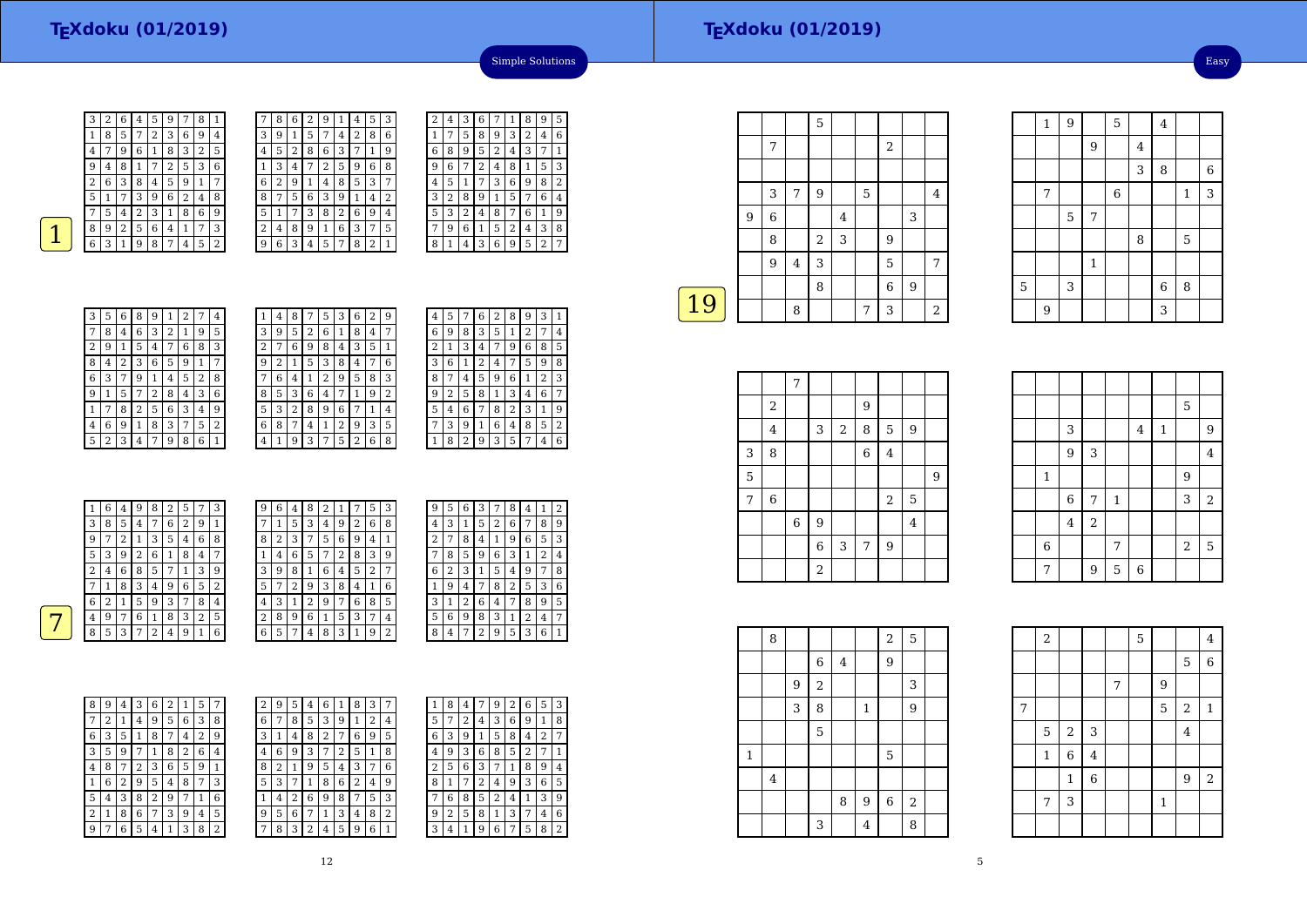$\boxed{25}$ 

|   |             |             |   | 9            |              | $\sqrt{2}$ | $\mathbf 1$ |            |             |
|---|-------------|-------------|---|--------------|--------------|------------|-------------|------------|-------------|
|   |             |             | 5 |              | $\mathbf{1}$ |            |             | $\bf 4$    | $\sqrt{3}$  |
|   |             | $\,$ 6 $\,$ |   |              | 3            | 5          |             |            |             |
|   | $\mathbf 5$ |             |   | $\mathbf{1}$ |              |            | 8           |            |             |
|   | $\,$ 6 $\,$ |             |   |              |              |            |             | $\sqrt{2}$ | $\bf 4$     |
|   | $\,2$       |             |   | $\bf 4$      |              | 9          |             |            | $\,$ 6 $\,$ |
|   |             |             |   |              |              | 3          |             |            |             |
|   |             | 8           |   |              |              |            |             |            |             |
| 5 |             |             |   |              | 6            |            | 4           | 8          |             |

|                | $\sqrt{6}$ |   |              | $\overline{2}$ |   |   |   | $\overline{9}$ |
|----------------|------------|---|--------------|----------------|---|---|---|----------------|
| $\mathbf{1}$   | 5          |   |              |                | 6 |   |   |                |
|                |            |   | $\mathbf{1}$ |                |   |   |   |                |
|                |            | 9 |              | 3              |   | 5 |   |                |
|                |            |   |              |                |   | 8 |   |                |
| $\,2$          | 3          | 5 |              |                | 9 |   | 7 |                |
|                | 9          |   | 3            |                |   |   |   | $\sqrt{2}$     |
| $\overline{6}$ |            |   |              | 8              |   |   |   |                |
|                |            |   | 9            |                |   |   |   | $\mathbf{1}$   |

Intermediate

|    | 7       | 6           | 9              | 5              |   |                | 4 |                |
|----|---------|-------------|----------------|----------------|---|----------------|---|----------------|
|    |         |             | $\sqrt{2}$     | 6              |   | 4              |   | $\mathbf{1}$   |
|    |         |             |                | 9              |   |                |   | $\overline{2}$ |
|    | $\,4\,$ |             |                |                |   | $\mathbf 5$    |   |                |
|    |         |             | $\mathbf{1}$   |                | 7 |                |   |                |
|    |         |             |                | $\,2$          |   |                | 8 |                |
|    | $\,2$   |             | 7              | $\overline{4}$ |   |                | 9 |                |
|    | 8       | $\mathbf 1$ |                |                |   | $\overline{2}$ |   |                |
| 55 | 9       |             | $\overline{4}$ |                |   |                |   |                |
|    |         |             |                |                |   |                |   |                |

|                |                | 6                       |   |   |                |             | $\bf 4$ |                |
|----------------|----------------|-------------------------|---|---|----------------|-------------|---------|----------------|
|                | 1              |                         |   |   | 8              | 6           | 3       |                |
| 3              | 5              |                         |   |   |                |             |         |                |
|                | $\overline{6}$ |                         |   |   |                |             | 5       |                |
|                |                |                         |   |   |                | $\mathbf 1$ |         |                |
| $\,2$          | 8              | $\overline{\mathbf{4}}$ |   | 5 |                |             |         |                |
| 8              |                | 5                       |   | 3 | $\overline{6}$ |             |         | 7              |
| $\overline{6}$ | 7              |                         | 4 |   | 5              | 3           |         |                |
|                |                | $\overline{2}$          |   | 7 |                |             |         | $\overline{4}$ |

|   |             |         | $\,2$ |                  |   |       | 8            |                |
|---|-------------|---------|-------|------------------|---|-------|--------------|----------------|
|   |             | 7       |       | 3                | 8 | 9     | 5            |                |
|   |             | 8       |       | $\overline{4}$   | 7 |       |              |                |
|   |             |         | 7     |                  |   |       |              | $\overline{4}$ |
|   | $\mathbf 1$ |         |       | $\boldsymbol{9}$ |   |       |              | 8              |
|   |             | $\,2$   |       |                  | 5 |       | $\mathbf{1}$ |                |
|   |             | $\bf 4$ |       |                  |   |       |              |                |
| 8 | 9           |         |       | 5                |   |       |              |                |
|   | 3           | 1       |       |                  |   | $\,2$ |              |                |

|                | $\mathbf{1}$ |   |                |                |                | 9              | $\bf 4$      |   |
|----------------|--------------|---|----------------|----------------|----------------|----------------|--------------|---|
|                |              |   | $\overline{6}$ |                | 8              |                |              |   |
| $\,2$          |              |   | $\mathbf{1}$   |                | 9              | 7              | 5            | 6 |
|                |              |   | 9              | $\overline{6}$ | $\overline{4}$ |                |              |   |
|                |              |   |                |                |                |                | 6            |   |
|                |              |   |                |                | 7              |                | $\mathbf{1}$ |   |
| $\overline{6}$ |              | 8 |                | 7              |                | $\overline{4}$ | 9            |   |
|                | 7            |   |                |                |                | $\mathbf 1$    |              |   |
|                | $\,2$        | 4 | 8              |                |                |                |              | 7 |

|                         |                | 5 | $\,2$       | $\bf{4}$ | 9     |              |            |             |
|-------------------------|----------------|---|-------------|----------|-------|--------------|------------|-------------|
| 6                       | 2              |   |             |          |       |              |            | 8           |
|                         |                |   |             |          |       | $\mathbf 5$  |            |             |
| 5                       | $\,1\,$        | 8 | $9\,$       |          | $\,2$ |              |            |             |
|                         |                |   |             |          |       |              |            |             |
| $\overline{\mathbf{4}}$ |                |   |             | 7        |       |              |            | $\mathbf 1$ |
|                         |                | 9 | $\bf 4$     |          |       |              |            |             |
|                         | $\overline{4}$ |   | $\mathbf 1$ |          | 7     |              | $\sqrt{2}$ |             |
|                         |                | 6 |             | 5        |       | $\mathbf{1}$ |            |             |

| 5              |                |              |                |       |         |              |                  |
|----------------|----------------|--------------|----------------|-------|---------|--------------|------------------|
| $\overline{6}$ | $\overline{4}$ | $\mathbf{1}$ |                |       | 5       |              |                  |
|                | 8              |              | 2              |       |         |              |                  |
|                | 6              |              |                | 9     |         |              | 8                |
|                |                | 7            |                |       |         |              | $\sqrt{2}$       |
|                | 9              |              | $\overline{4}$ | $\,6$ |         |              | $\mathbf{1}$     |
|                | $\mathbf{1}$   |              | $\overline{6}$ |       | $\bf 4$ |              |                  |
|                |                |              | 5              |       |         | $\mathbf{1}$ | $\boldsymbol{9}$ |
| 7              |                |              |                |       |         |              |                  |

┯

┑

| $\overline{\mathbf{c}}$ |                | 8 | $\overline{7}$ | 3       | $\,$ 6 $\,$ |                |            |   |  |
|-------------------------|----------------|---|----------------|---------|-------------|----------------|------------|---|--|
|                         |                |   |                | $\bf 4$ |             | $\overline{a}$ |            | 3 |  |
|                         |                |   | 9              |         |             | 8              |            |   |  |
|                         | $\mathbf 5$    |   |                |         | 7           |                |            |   |  |
|                         |                |   |                |         |             |                | 6          | 8 |  |
| 3                       |                |   |                |         |             | $\bf 4$        |            |   |  |
| 5                       | $\overline{4}$ |   | 3              | 8       |             |                | $\sqrt{2}$ |   |  |
| 9                       |                |   |                |         |             |                |            |   |  |
| 8                       |                |   | 6              |         |             | 5              |            | 4 |  |

|             |              |             |             |   |            | $\overline{5}$ |   |                |
|-------------|--------------|-------------|-------------|---|------------|----------------|---|----------------|
|             |              |             | $\,$ 6 $\,$ |   |            |                |   | 3              |
|             | 3            | 7           |             |   |            | $\mathbf{1}$   |   |                |
|             | $\mathbf{1}$ |             |             |   | 5          |                |   | $\overline{6}$ |
|             |              | 3           |             |   |            |                |   | $\overline{a}$ |
|             |              |             |             | 3 | 9          |                |   |                |
|             | $\bf 4$      |             |             | 5 | $\sqrt{2}$ |                |   |                |
| $\mathbf 1$ |              |             |             | 9 |            |                | 3 |                |
| 9           |              | $\,$ 6 $\,$ |             | 7 |            |                | 5 |                |

7 4 8 5

4 5 2

 $\frac{7}{3}$  3

1

<sup>8</sup>

<sup>7</sup> <sup>8</sup> <sup>6</sup> <sup>5</sup>

 $\frac{4}{1}$  1

<sup>6</sup>

 $\begin{array}{c|c} 6 & 2 \\ \hline 8 & \end{array}$ 

| $\overline{6}$ | 5          |   | $\overline{a}$ |                | 9          |   |                |                |
|----------------|------------|---|----------------|----------------|------------|---|----------------|----------------|
|                | 8          | 9 |                | 5              |            |   |                | $\overline{4}$ |
| $\,2$          |            | 7 |                |                |            |   |                |                |
| $\overline{7}$ |            |   |                |                |            |   |                |                |
|                | 4          | 3 |                |                |            |   |                | 9              |
| 5              |            |   |                |                |            |   | 8              | 6              |
|                | $\sqrt{2}$ |   |                | $\overline{4}$ | 7          | 8 |                |                |
|                |            | 5 |                | 8              | $\sqrt{2}$ | 3 | $\overline{9}$ |                |
|                |            |   | $\overline{9}$ |                |            |   |                |                |

2

 $\overline{5}$ 

 $\frac{5}{2}$  7

3 <sup>4</sup>

6

5

4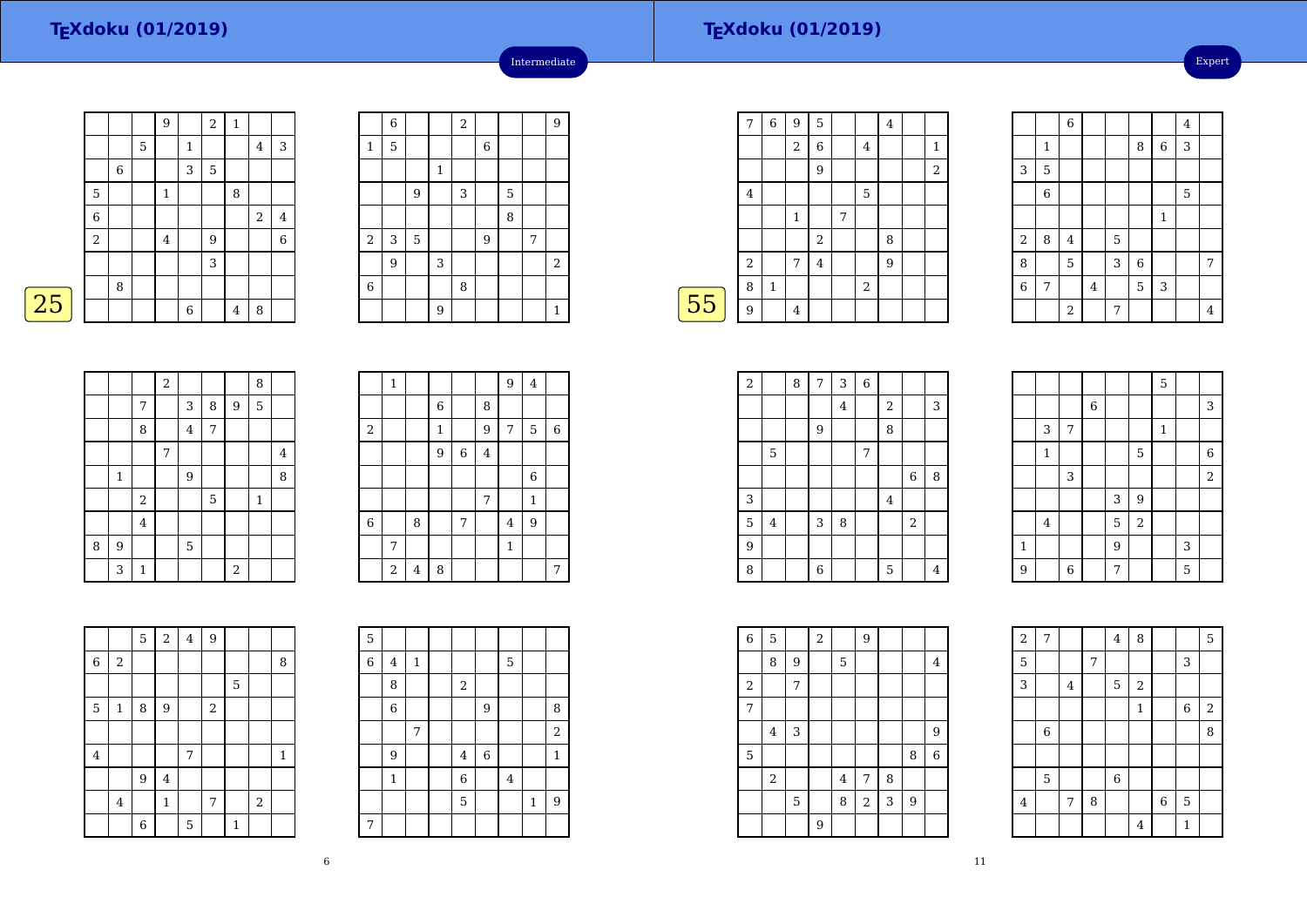49

#### **TEXdoku (01/2019)**

Intermediate

|   | $\sqrt{ }$ | $\,$ 6 $\,$  | $9\,$          | 5                       |   |                | $\bf 4$ |                |
|---|------------|--------------|----------------|-------------------------|---|----------------|---------|----------------|
|   |            |              | $\,2$          | 6                       |   | $\overline{4}$ |         | $\mathbf{1}$   |
|   |            |              |                | 9                       |   |                |         | $\overline{2}$ |
|   | $\bf 4$    |              |                |                         |   | 5              |         |                |
|   |            |              | $\,1$          |                         | 7 |                |         |                |
|   |            |              |                | $\overline{\mathbf{c}}$ |   |                | 8       |                |
|   | $\sqrt{2}$ |              | 7              | $\bf 4$                 |   |                | 9       |                |
|   | 8          | $\mathbf{1}$ |                |                         |   | $\,2$          |         |                |
| 9 | 9          |              | $\overline{4}$ |                         |   |                |         |                |
|   |            |              |                |                         |   |                |         |                |

|                         |                | $\overline{6}$ |   |   |   |             | 4 |   |
|-------------------------|----------------|----------------|---|---|---|-------------|---|---|
|                         | $\mathbf{1}$   |                |   |   | 8 | $\,$ 6 $\,$ | 3 |   |
| 3                       | 5              |                |   |   |   |             |   |   |
|                         | $\overline{6}$ |                |   |   |   |             | 5 |   |
|                         |                |                |   |   |   | $\,1\,$     |   |   |
| $\overline{\mathbf{c}}$ | 8              | $\bf 4$        |   | 5 |   |             |   |   |
| 8                       |                | 5              |   | 3 | 6 |             |   | 7 |
| $\overline{6}$          | 7              |                | 4 |   | 5 | 3           |   |   |
|                         |                | $\sqrt{2}$     |   | 7 |   |             |   | 4 |

Expert

|    |                |   |             | 9              |              | $\overline{a}$ | $\mathbf 1$ |                  |             |
|----|----------------|---|-------------|----------------|--------------|----------------|-------------|------------------|-------------|
|    |                |   | $\mathbf 5$ |                | $\mathbf{1}$ |                |             | $\overline{4}$   | 3           |
|    |                | 6 |             |                | 3            | 5              |             |                  |             |
|    | $\overline{5}$ |   |             | $\mathbf{1}$   |              |                | 8           |                  |             |
|    | 6              |   |             |                |              |                |             | $\boldsymbol{2}$ | $\bf 4$     |
|    | $\,2$          |   |             | $\overline{4}$ |              | 9              |             |                  | $\,$ 6 $\,$ |
|    |                |   |             |                |              | 3              |             |                  |             |
|    |                | 8 |             |                |              |                |             |                  |             |
| 31 |                |   |             |                | 6            |                | 4           | 8                |             |
|    |                |   |             |                |              |                |             |                  |             |

|                  | $\overline{6}$ |             |              | $\overline{2}$ |   |   |   | $\overline{9}$ |
|------------------|----------------|-------------|--------------|----------------|---|---|---|----------------|
| $\mathbf{1}$     | 5              |             |              |                | 6 |   |   |                |
|                  |                |             | $\mathbf{1}$ |                |   |   |   |                |
|                  |                | 9           |              | 3              |   | 5 |   |                |
|                  |                |             |              |                |   | 8 |   |                |
| $\boldsymbol{2}$ | 3              | $\mathbf 5$ |              |                | 9 |   | 7 |                |
|                  | 9              |             | 3            |                |   |   |   | $\overline{2}$ |
| $\,$ 6 $\,$      |                |             |              | 8              |   |   |   |                |
|                  |                |             | 9            |                |   |   |   | $\mathbf{1}$   |

| $\overline{a}$ |                | 8 | $\overline{7}$ | 3       | 6 |                |                |                |
|----------------|----------------|---|----------------|---------|---|----------------|----------------|----------------|
|                |                |   |                | $\bf 4$ |   | $\overline{2}$ |                | 3              |
|                |                |   | $\overline{9}$ |         |   | 8              |                |                |
|                | 5              |   |                |         | 7 |                |                |                |
|                |                |   |                |         |   |                | $\,$ 6 $\,$    | 8              |
| 3              |                |   |                |         |   | $\overline{4}$ |                |                |
| 5              | $\overline{4}$ |   | 3              | 8       |   |                | $\overline{2}$ |                |
| 9              |                |   |                |         |   |                |                |                |
| 8              |                |   | 6              |         |   | 5              |                | $\overline{4}$ |

|              |                |   |             |   |                | 5            |   |                |
|--------------|----------------|---|-------------|---|----------------|--------------|---|----------------|
|              |                |   |             |   |                |              |   |                |
|              |                |   | $\,$ 6 $\,$ |   |                |              |   | 3              |
|              | 3              | 7 |             |   |                | $\mathbf{1}$ |   |                |
|              | $\mathbf{1}$   |   |             |   | $\overline{5}$ |              |   | $\,$ 6 $\,$    |
|              |                | 3 |             |   |                |              |   | $\overline{a}$ |
|              |                |   |             | 3 | 9              |              |   |                |
|              | $\overline{4}$ |   |             | 5 | $\,2$          |              |   |                |
| $\mathbf{1}$ |                |   |             | 9 |                |              | 3 |                |
| 9            |                | 6 |             | 7 |                |              | 5 |                |

| $\overline{6}$   | 5                       |   | $\overline{a}$ |                | 9              |   |   |                  |
|------------------|-------------------------|---|----------------|----------------|----------------|---|---|------------------|
|                  | 8                       | 9 |                | 5              |                |   |   | 4                |
| $\boldsymbol{2}$ |                         | 7 |                |                |                |   |   |                  |
| 7                |                         |   |                |                |                |   |   |                  |
|                  | $\overline{\mathbf{4}}$ | 3 |                |                |                |   |   | 9                |
| 5                |                         |   |                |                |                |   | 8 | $\boldsymbol{6}$ |
|                  | $\sqrt{2}$              |   |                | $\overline{4}$ | 7              | 8 |   |                  |
|                  |                         | 5 |                | 8              | $\overline{a}$ | 3 | 9 |                  |
|                  |                         |   | 9              |                |                |   |   |                  |

| 2              | 7 |   |   | 4           | 8            |                |             | 5     |
|----------------|---|---|---|-------------|--------------|----------------|-------------|-------|
| 5              |   |   | 7 |             |              |                | 3           |       |
| 3              |   | 4 |   | 5           | $\,2$        |                |             |       |
|                |   |   |   |             | $\mathbf{1}$ |                | $\,$ 6 $\,$ | $\,2$ |
|                | 6 |   |   |             |              |                |             | 8     |
|                |   |   |   |             |              |                |             |       |
|                | 5 |   |   | $\,$ 6 $\,$ |              |                |             |       |
| $\overline{4}$ |   | 7 | 8 |             |              | $\overline{6}$ | $\mathbf 5$ |       |
|                |   |   |   |             | 4            |                | 1           |       |

|   |              |                | $\overline{a}$ |                |                |                | 8            |   |
|---|--------------|----------------|----------------|----------------|----------------|----------------|--------------|---|
|   |              | 7              |                | 3              | 8              | $\overline{9}$ | 5            |   |
|   |              | 8              |                | $\overline{4}$ | $\overline{7}$ |                |              |   |
|   |              |                | 7              |                |                |                |              | 4 |
|   | $\mathbf{1}$ |                |                | 9              |                |                |              | 8 |
|   |              | $\,2$          |                |                | 5              |                | $\mathbf{1}$ |   |
|   |              | $\overline{4}$ |                |                |                |                |              |   |
| 8 | 9            |                |                | 5              |                |                |              |   |
|   | 3            | $\mathbf{1}$   |                |                |                | $\,2$          |              |   |

|            | $\mathbf 1$      |                |                |             |                | $\overline{9}$ | $\overline{\mathbf{4}}$ |                |
|------------|------------------|----------------|----------------|-------------|----------------|----------------|-------------------------|----------------|
|            |                  |                | $\overline{6}$ |             | 8              |                |                         |                |
| $\sqrt{2}$ |                  |                | $\mathbf{1}$   |             | 9              | 7              | 5                       | $\overline{6}$ |
|            |                  |                | 9              | $\,$ 6 $\,$ | $\overline{4}$ |                |                         |                |
|            |                  |                |                |             |                |                | 6                       |                |
|            |                  |                |                |             | 7              |                | $\,1\,$                 |                |
| $\,6$      |                  | 8              |                | 7           |                | $\bf 4$        | 9                       |                |
|            | 7                |                |                |             |                | $\mathbf 1$    |                         |                |
|            | $\boldsymbol{2}$ | $\overline{4}$ | 8              |             |                |                |                         | 7              |

6 4 1 5

6 9 8

9 4 6 1

 $\begin{array}{|c|c|c|c|c|c|}\n\hline\n1 & 6 & 4 \\
\hline\n\end{array}$ 

 $\frac{7}{2}$  | | | | | | | | | 2

 $\begin{array}{c|c|c|c} 5 & 1 \end{array}$ 

<sup>9</sup>

8 | 2

7

|                |                | $\overline{5}$   | $\,2$            | $\overline{4}$ | $\overline{9}$ |   |                |              |  |
|----------------|----------------|------------------|------------------|----------------|----------------|---|----------------|--------------|--|
| $\,6$          | 2              |                  |                  |                |                |   |                | 8            |  |
|                |                |                  |                  |                |                | 5 |                |              |  |
| 5              | $\mathbf{1}$   | 8                | $\boldsymbol{9}$ |                | $\,2$          |   |                |              |  |
|                |                |                  |                  |                |                |   |                |              |  |
| $\overline{4}$ |                |                  |                  | 7              |                |   |                | $\mathbf{1}$ |  |
|                |                | $\boldsymbol{9}$ | $\overline{4}$   |                |                |   |                |              |  |
|                | $\overline{4}$ |                  | $\mathbf{1}$     |                | 7              |   | $\overline{2}$ |              |  |
|                |                | 6                |                  | 5              |                | 1 |                |              |  |

5

8

6

9

1

7